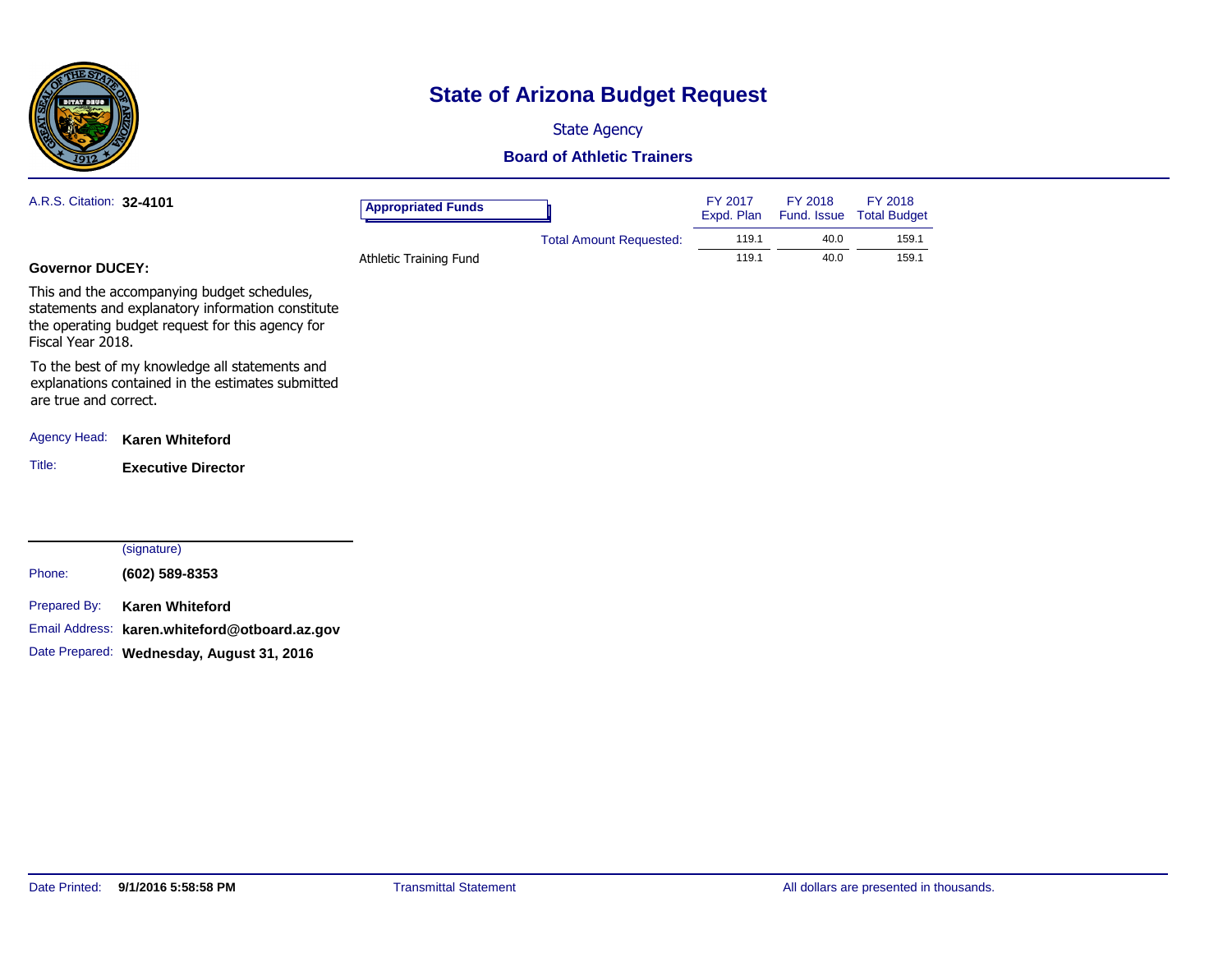#### **Revenue Schedule**

| Agency:          | <b>BAA</b> | <b>Board of Athletic Trainers</b>          |                    |                |                |                |
|------------------|------------|--------------------------------------------|--------------------|----------------|----------------|----------------|
| <b>Fund:</b>     | 2583       | <b>Athletic Training Fund</b>              |                    |                |                |                |
| <b>AFIS Code</b> |            | <b>Category of Receipt and Description</b> |                    | <b>FY 2016</b> | <b>FY 2017</b> | <b>FY 2018</b> |
| 4415             |            | OCCUPATIONAL AND PROFESSIONAL LICENSES     |                    | 134.9          | 134.0          | 134.0          |
| 4519             |            | OTHER FINES OR FORFEITURES OR PENALTIES    |                    | 5.8            | 4.0            | 4.0            |
|                  |            |                                            | <b>Fund Total:</b> | 140.7          | 138.0          | 138.0          |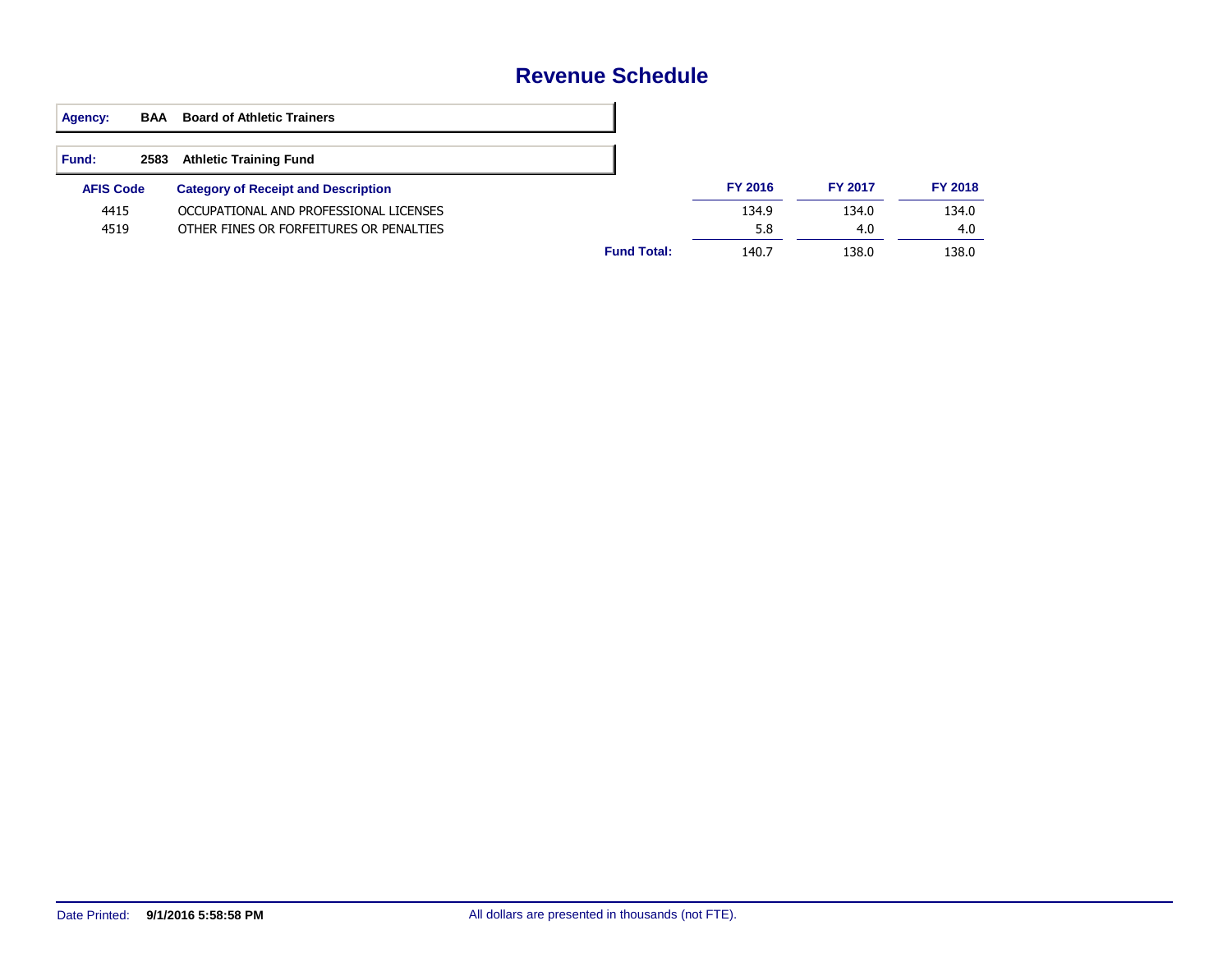## **Sources and Uses of Funds**

| <b>BAA</b><br><b>Board of Athletic Trainers</b>                                                                                                                                                                                                                                                                              |                                 |                            |                            |
|------------------------------------------------------------------------------------------------------------------------------------------------------------------------------------------------------------------------------------------------------------------------------------------------------------------------------|---------------------------------|----------------------------|----------------------------|
| 2583<br><b>Athletic Training Fund</b>                                                                                                                                                                                                                                                                                        |                                 |                            |                            |
| <b>Cash Flow Summary</b>                                                                                                                                                                                                                                                                                                     | <b>Actual</b><br><b>FY 2016</b> | <b>Estimate</b><br>FY 2017 | <b>Estimate</b><br>FY 2018 |
| Balance Forward from Prior Year                                                                                                                                                                                                                                                                                              | 141.0                           | 180.1                      | 199.0                      |
| Revenue (From Revenue Schedule)                                                                                                                                                                                                                                                                                              | 140.7                           | 138.0                      | 138.0                      |
| <b>Total Available</b>                                                                                                                                                                                                                                                                                                       | 281.7                           | 318.1                      | 337.0                      |
| <b>Total Appropriated Disbursements</b>                                                                                                                                                                                                                                                                                      | 101.6                           | 119.1                      | 159.1                      |
| <b>Total Non-Appropriated Disbursements</b>                                                                                                                                                                                                                                                                                  | 0.0                             | 0.0                        | 0.0                        |
| Balance Forward to Next Year                                                                                                                                                                                                                                                                                                 | 180.1                           | 199.0                      | 177.9                      |
| <b>Appropriated Expenditure</b>                                                                                                                                                                                                                                                                                              |                                 |                            |                            |
| <b>Expenditure Categories</b>                                                                                                                                                                                                                                                                                                | <b>Actual</b><br>FY 2016        | <b>Estimate</b><br>FY 2017 | <b>Estimate</b><br>FY 2018 |
| <b>Personal Services</b>                                                                                                                                                                                                                                                                                                     | 59.0                            | 63.1                       | 63.1                       |
| <b>Employee Related Expenses</b>                                                                                                                                                                                                                                                                                             | 22.3                            | 35.6                       | 35.6                       |
| Prof. And Outside Services                                                                                                                                                                                                                                                                                                   | 0.0                             | 0.0                        | 0.0                        |
| Travel - In State                                                                                                                                                                                                                                                                                                            | 1.2                             | 1.2                        | 1.2                        |
| Travel - Out of State                                                                                                                                                                                                                                                                                                        | 0.0                             | 0.0                        | 0.0                        |
| Food                                                                                                                                                                                                                                                                                                                         | 0.0                             | 0.0                        | 0.0                        |
| Aid to Organizations and Individuals                                                                                                                                                                                                                                                                                         | 0.0                             | 0.0                        | 0.0                        |
| Other Operating Expenses                                                                                                                                                                                                                                                                                                     | 19.1<br>0.0                     | 19.2<br>0.0                | 59.2<br>0.0                |
| Equipment                                                                                                                                                                                                                                                                                                                    | 0.0                             | 0.0                        | 0.0                        |
| Capital Outlay<br>Debt Service                                                                                                                                                                                                                                                                                               | 0.0                             | 0.0                        | 0.0                        |
| <b>Cost Allocation</b>                                                                                                                                                                                                                                                                                                       | 0.0                             | 0.0                        | 0.0                        |
| <b>Transfers</b>                                                                                                                                                                                                                                                                                                             | 0.0                             | 0.0                        | 0.0                        |
| <b>Expenditure Categories Total:</b>                                                                                                                                                                                                                                                                                         | 101.6                           | 119.1                      | 159.1                      |
| Non-Lapsing Authority from Prior Years                                                                                                                                                                                                                                                                                       | 0.0                             | 0.0                        | 0.0                        |
| Administrative Adjustments                                                                                                                                                                                                                                                                                                   | 0.0                             | 0.0                        | 0.0                        |
| Capital Projects (Land, Buildings, Improvements)                                                                                                                                                                                                                                                                             | 0.0                             | 0.0                        | 0.0                        |
| Appropriated 27th Pay Roll                                                                                                                                                                                                                                                                                                   | 0.0                             | 0.0                        | 0.0                        |
| Legislative Fund Transfers                                                                                                                                                                                                                                                                                                   | 0.0                             | 0.0                        | 0.0                        |
| <b>Appropriated Expenditure Total:</b>                                                                                                                                                                                                                                                                                       | 101.6                           | 119.1                      | 159.1                      |
| <b>Apppropriated FTE:</b>                                                                                                                                                                                                                                                                                                    | 1.5                             | 1.5                        | 1.5                        |
| <b>Fund Justification</b>                                                                                                                                                                                                                                                                                                    |                                 |                            |                            |
| <b>Justification:</b>                                                                                                                                                                                                                                                                                                        |                                 |                            |                            |
| <b>Fund Description</b>                                                                                                                                                                                                                                                                                                      |                                 |                            |                            |
| The source of revenue comes from:<br>Source:<br>1. application fees when applying for licensure in the state (Athletic Trainers)<br>2. renewal fees from licensees. annually for Athletic Trainers<br>3. public records requests for licensee directory via hard copy print or electronic format                             |                                 |                            |                            |
| Use:<br>The Board will receive an appropriation each fiscal year from which the Athletic<br>Training Board will operate its programs; 1) Licensing; 2) Regulation. The Board will utilize the appropriation to<br>pay for personal services, ERE, professional and outside services, travel, other operating, and equipment. |                                 |                            |                            |

OSPB: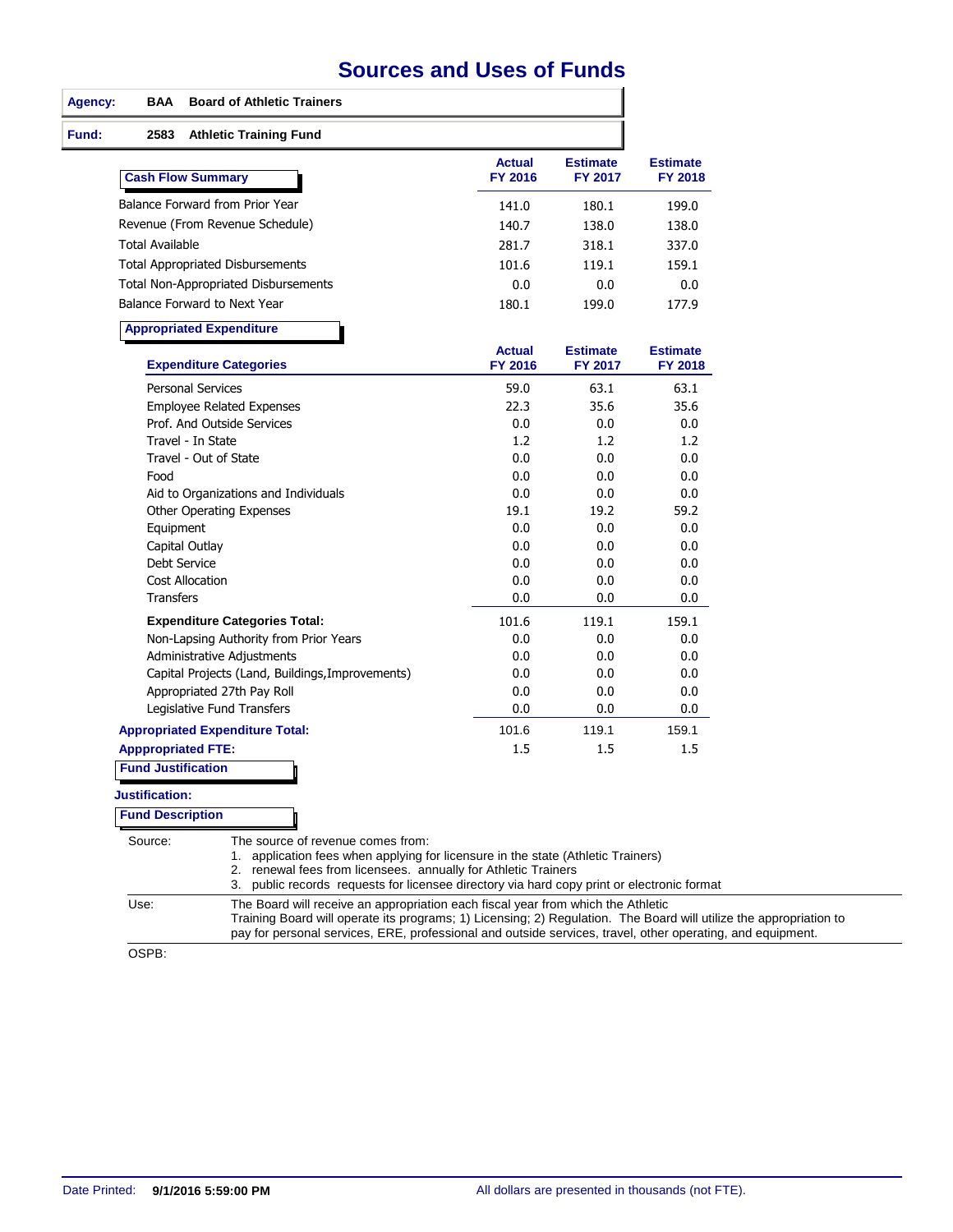## **Funding Issues List**

|              | <b>Board of Athletic Trainers</b><br><b>BAA</b><br>Agency: |                      |                      |                        | FY 2018                       |                              |                                |
|--------------|------------------------------------------------------------|----------------------|----------------------|------------------------|-------------------------------|------------------------------|--------------------------------|
|              | <b>Priority Funding Issue Title</b>                        | <b>Category</b>      | <b>Total</b><br>FTE. | Total<br><b>Amount</b> | <b>General</b><br><b>Fund</b> | <b>Other</b><br><b>Funds</b> | <b>Non-App</b><br><b>Funds</b> |
| $\mathbf{1}$ | Statewide Enterprise Licensing Procurement Project         | <b>Decision Pack</b> | 0.0                  | 40.0                   | 0.0                           | 40.0                         | 0.0                            |
|              | Total:                                                     |                      | 0.0                  | 40.0                   | 0.0                           | 40.0                         | 0.0                            |
|              | <b>Decision Package Total:</b>                             |                      | 0.0                  | 40.0                   | 0.0                           | 40.0                         | 0.0                            |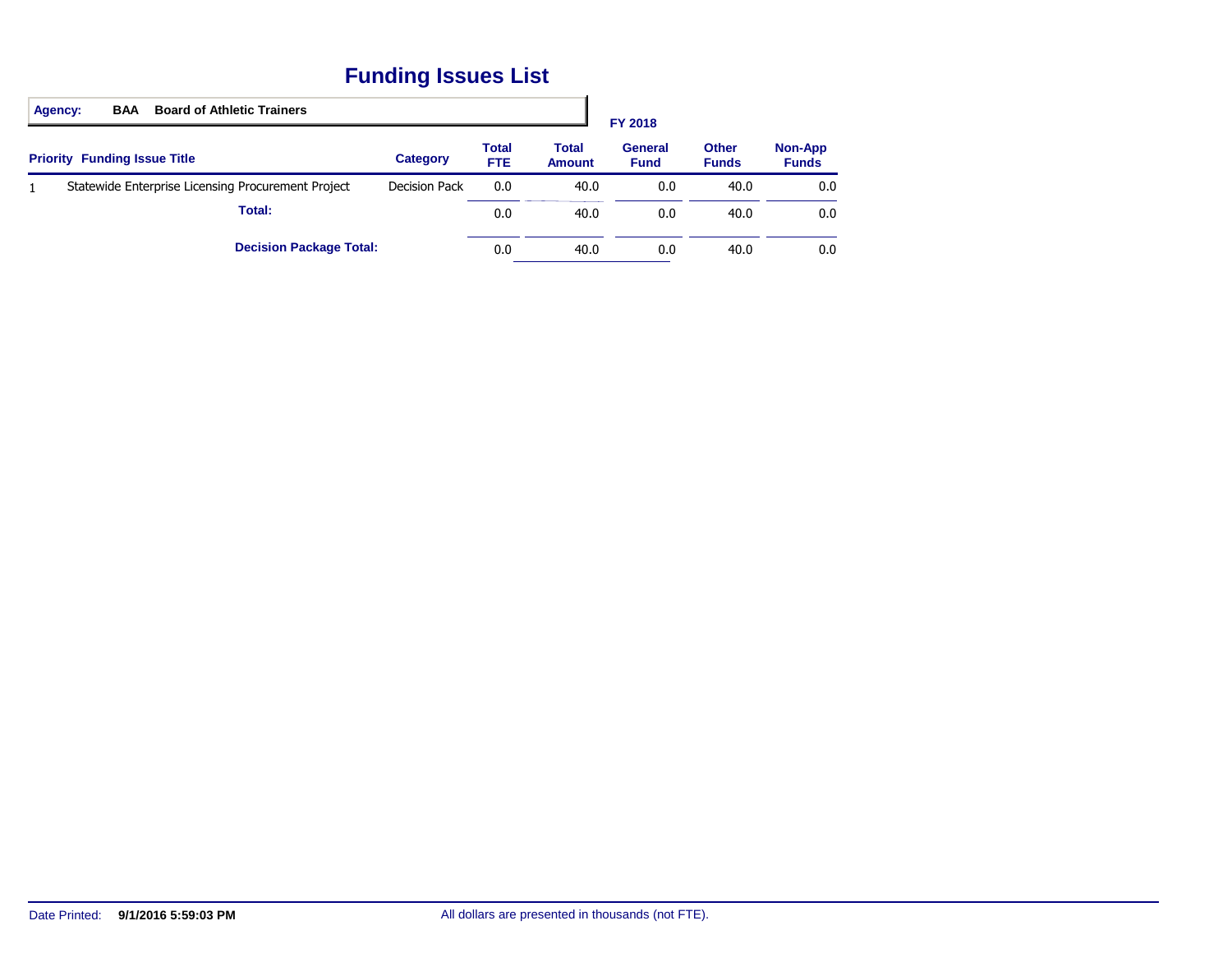## **Funding Issue Detail**

|               | Agency:                  | BAA | <b>Board of Athletic Trainers</b>                                                                                                                                                                                                            |                |                                         |                                                     |                  |
|---------------|--------------------------|-----|----------------------------------------------------------------------------------------------------------------------------------------------------------------------------------------------------------------------------------------------|----------------|-----------------------------------------|-----------------------------------------------------|------------------|
| <b>Issue:</b> |                          | 1   | <b>Statewide Enterprise Licensing Procurement Project</b>                                                                                                                                                                                    |                | <b>Issue Category: Decision Package</b> |                                                     |                  |
|               | Justification:           |     | The current application system and process are in need of updating in order to improve data accuracy, shorten time to process<br>applications, and to allow for online payments.<br>See attached Project and Investment Justification (PIJ). |                |                                         |                                                     |                  |
|               | Program:<br><b>Fund:</b> | 1-1 | <b>Licensing and Regulation</b><br>2583-A Athletic Training Fund (appropriated)                                                                                                                                                              |                |                                         | <b>Calculated ERE:</b><br><b>Uniform Allowance:</b> | \$0.00<br>\$0.00 |
|               | Justification:           |     |                                                                                                                                                                                                                                              |                |                                         |                                                     |                  |
|               |                          |     | <b>Expenditure Categories</b>                                                                                                                                                                                                                | <b>FY 2018</b> |                                         |                                                     |                  |
|               |                          |     | <b>FTE</b>                                                                                                                                                                                                                                   | 0.0            |                                         |                                                     |                  |
|               |                          |     | <b>Personal Services</b>                                                                                                                                                                                                                     | 0.0            |                                         |                                                     |                  |
|               |                          |     | <b>Employee Related Expenses</b>                                                                                                                                                                                                             | 0.0            |                                         |                                                     |                  |

| <b>Employee Related Expenses</b>           | 0.0  |
|--------------------------------------------|------|
| <b>Subtotal Personal Services and ERE:</b> | 0.0  |
| Professional & Outside Services            | 0.0  |
| Travel In-State                            | 0.0  |
| Travel Out-of-State                        | 0.0  |
| Food (Library for Universities)            | 0.0  |
| Aid to Organizations & Individuals         | 0.0  |
| <b>Other Operating Expenditures</b>        | 40.0 |
| Equipment                                  | 0.0  |
| Capital Outlay                             | 0.0  |
| <b>Debt Services</b>                       | 0.0  |
| Cost Allocation                            | 0.0  |
| <b>Transfers</b>                           | 0.0  |
| <b>Program / Fund Total:</b>               | 40.0 |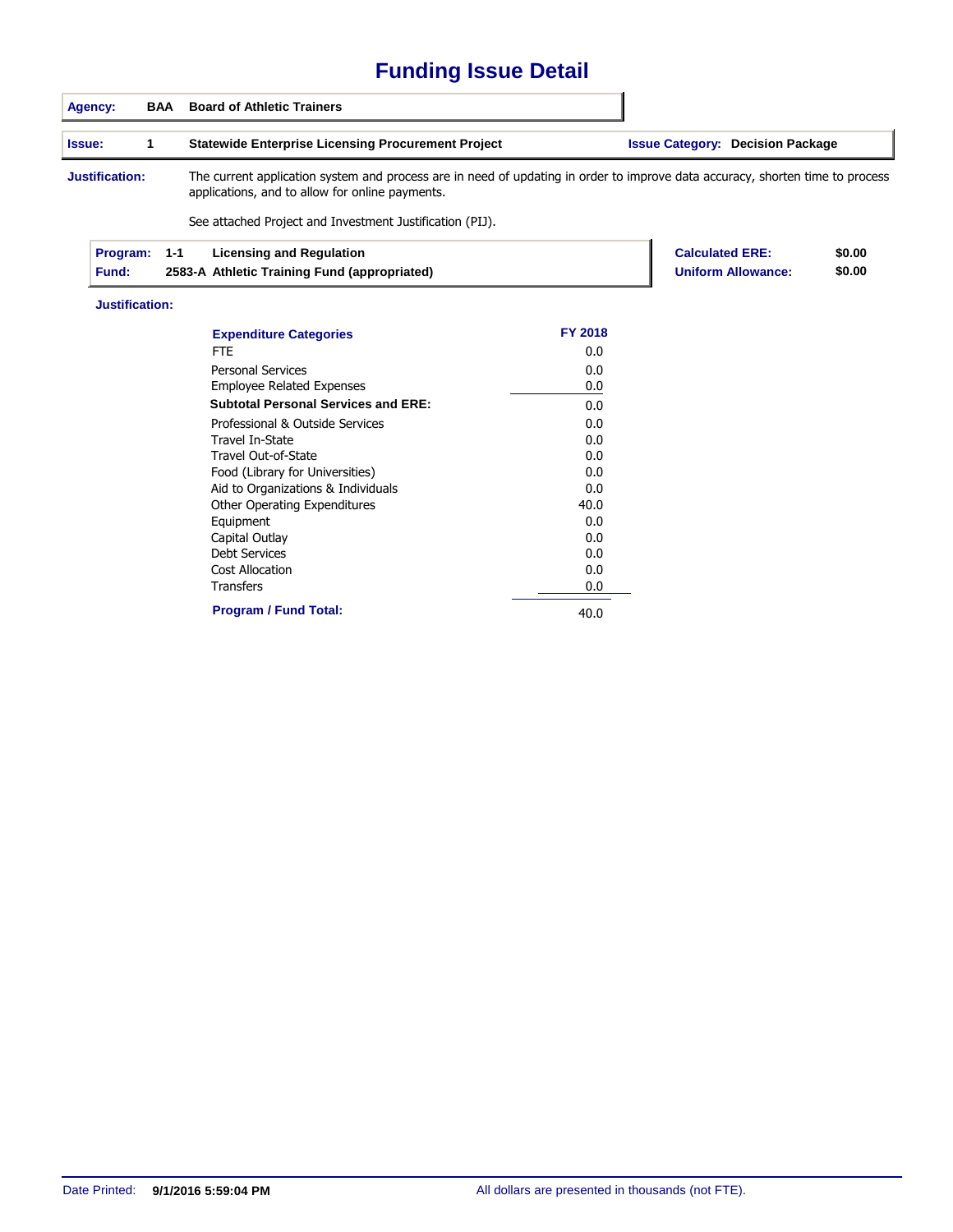## **Summary of Expenditure and Budget Request for All Funds**

| <b>BAA</b><br><b>Board of Athletic Trainers</b><br><b>Agency:</b> |                                 |                                     |                                      |                                |
|-------------------------------------------------------------------|---------------------------------|-------------------------------------|--------------------------------------|--------------------------------|
| <b>Appropriated</b>                                               | <b>FY 2016</b><br><b>Actual</b> | <b>FY 2017</b><br><b>Expd. Plan</b> | <b>FY 2018</b><br><b>Fund, Issue</b> | <b>FY 2018</b><br><b>Total</b> |
| Cost Center/Program:                                              |                                 |                                     |                                      |                                |
| 1<br>Licensing and Regulation                                     | 101.6                           | 119.1                               | 40.0                                 | 159.1                          |
|                                                                   | 101.6                           | 119.1                               | 40.0                                 | 159.1                          |
| <b>Expenditure Categories</b>                                     |                                 |                                     |                                      |                                |
| <b>FTE</b>                                                        | 1.5                             | 1.5                                 | 0.0                                  | 1.5                            |
| <b>Personal Services</b>                                          | 59.0                            | 63.1                                | 0.0                                  | 63.1                           |
| <b>Employee Related Expenses</b>                                  | 22.3                            | 35.6                                | 0.0                                  | 35.6                           |
| Professional and Outside Services                                 | 0.0                             | 0.0                                 | 0.0                                  | 0.0                            |
| <b>Travel In-State</b>                                            | 1.2                             | 1.2                                 | 0.0                                  | 1.2                            |
| Travel Out of State                                               | 0.0                             | 0.0                                 | 0.0                                  | 0.0                            |
| Food (Library for Universities)                                   | 0.0                             | 0.0                                 | 0.0                                  | 0.0                            |
| Aid to Organizations and Individuals                              | 0.0                             | 0.0                                 | 0.0                                  | 0.0                            |
| <b>Other Operating Expenses</b>                                   | 19.1                            | 19.2                                | 40.0                                 | 59.2                           |
| Equipment                                                         | 0.0                             | 0.0                                 | 0.0                                  | 0.0                            |
| Capital Outlay                                                    | 0.0                             | 0.0                                 | 0.0                                  | 0.0                            |
| Debt Service                                                      | 0.0                             | 0.0                                 | 0.0                                  | 0.0                            |
| Cost Allocation                                                   | 0.0                             | 0.0                                 | 0.0                                  | 0.0                            |
| <b>Transfers</b>                                                  | 0.0                             | 0.0                                 | 0.0                                  | 0.0                            |
| <b>Expenditure Categories Total:</b>                              | 101.6                           | 119.1                               | 40.0                                 | 159.1                          |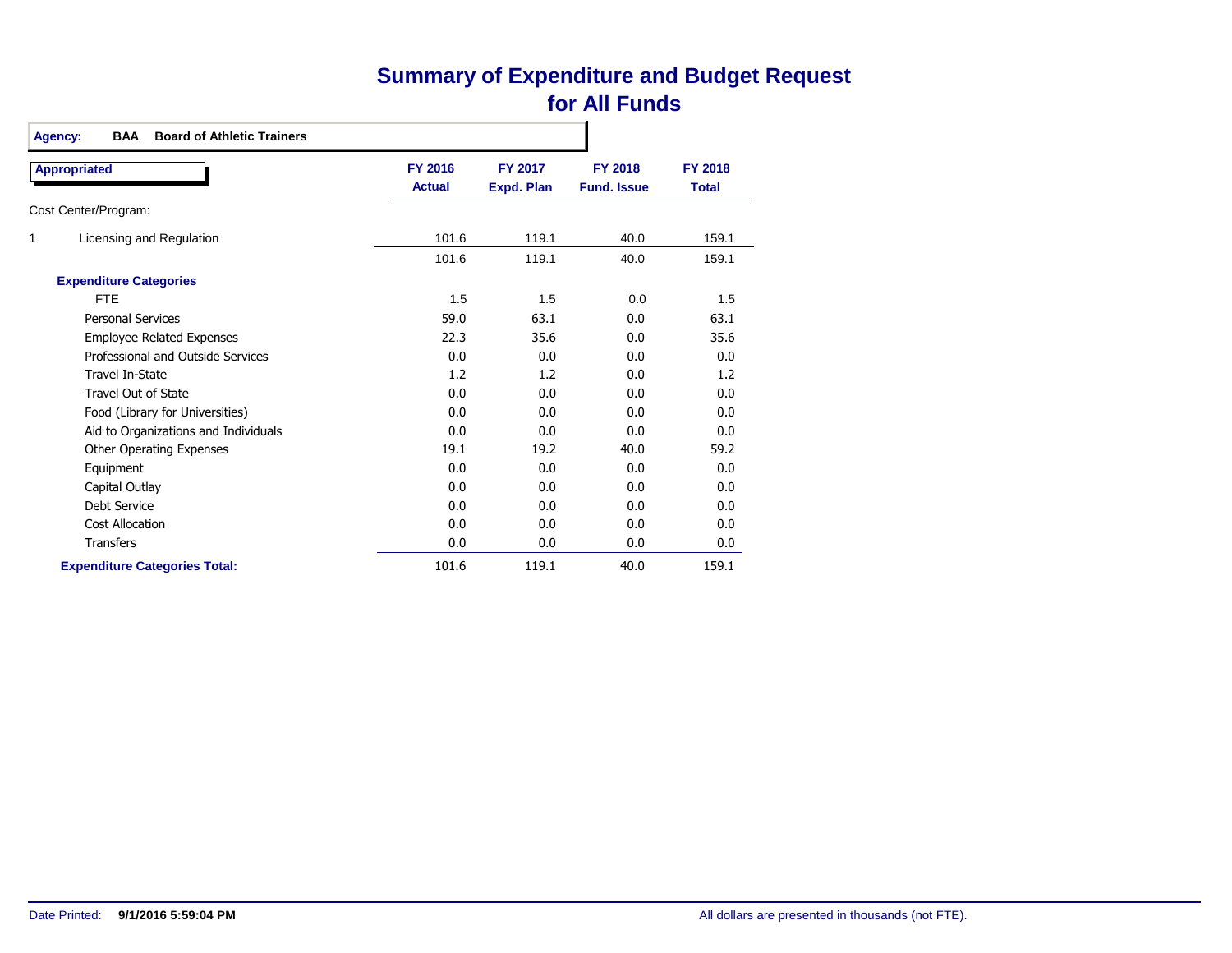# **Summary of Expenditure and Budget Request for All Funds Agency: BAA Board of Athletic Trainers Agency Total for All Funds:** 101.6 119.1 40.0 159.1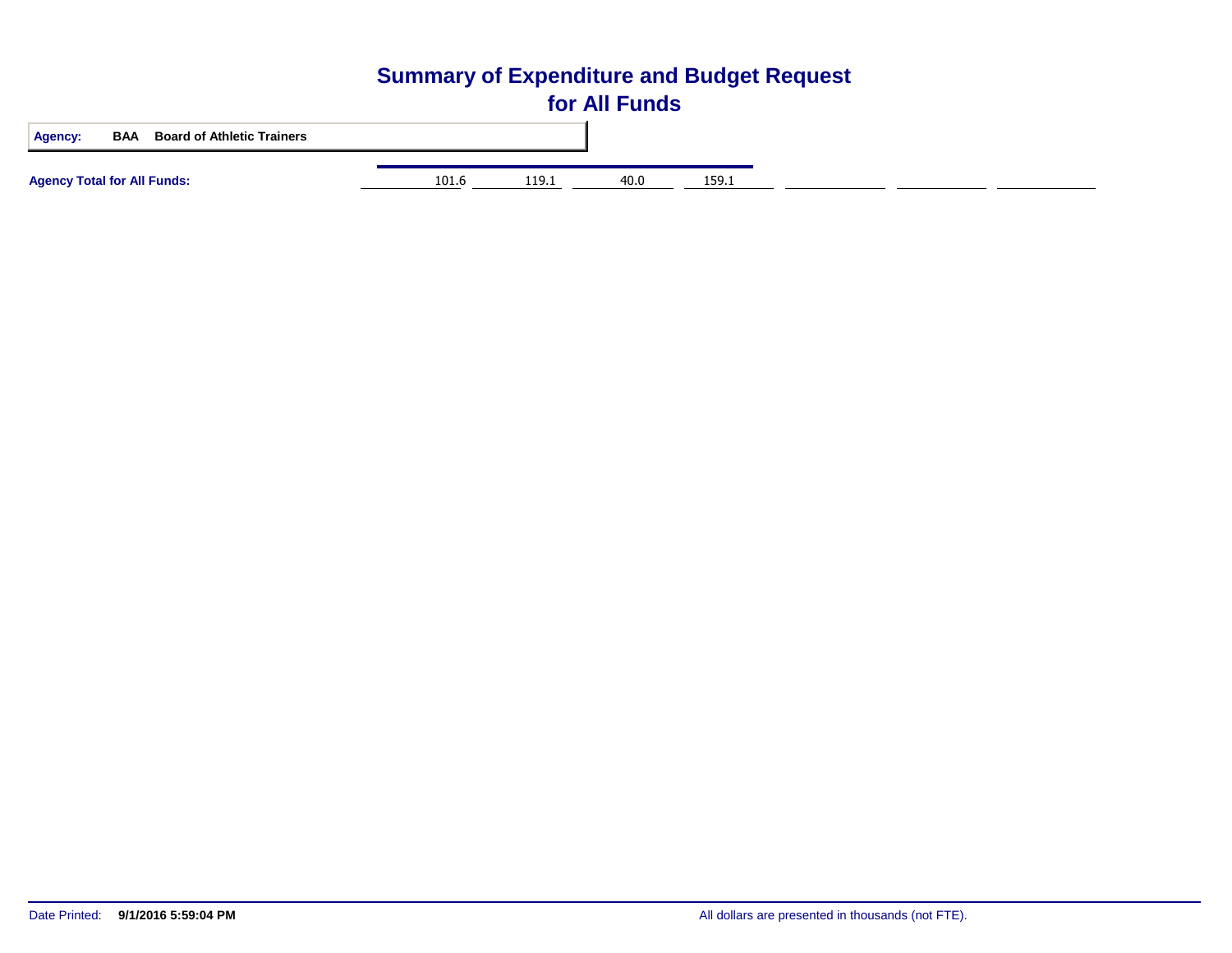## **Summary of Expenditure and Budget Request for Selected Funds**

#### **Agency: BAA Board of Athletic Trainers**

**Fund: 2583 Athletic Training Fund (appropriated)**

|   |                                      | <b>FY 2016</b><br><b>Actual</b> | <b>FY 2017</b><br><b>Expd. Plan</b> | <b>FY 2018</b><br><b>Fund, Issue</b> | <b>FY 2018</b><br><b>Total</b> |
|---|--------------------------------------|---------------------------------|-------------------------------------|--------------------------------------|--------------------------------|
|   | Cost Center/Program:                 |                                 |                                     |                                      |                                |
| 1 | Licensing and Regulation             | 101.6                           | 119.1                               | 40.0                                 | 159.1                          |
|   |                                      | 101.6                           | 119.1                               | 40.0                                 | 159.1                          |
|   | <b>Expenditure Categories</b>        |                                 |                                     |                                      |                                |
|   | <b>FTE</b>                           | 1.5                             | 1.5                                 | 0.0                                  | 1.5                            |
|   | <b>Personal Services</b>             | 59.0                            | 63.1                                | 0.0                                  | 63.1                           |
|   | <b>Employee Related Expenses</b>     | 22.3                            | 35.6                                | 0.0                                  | 35.6                           |
|   | Professional and Outside Services    | 0.0                             | 0.0                                 | 0.0                                  | 0.0                            |
|   | Travel In-State                      | 1.2                             | 1.2                                 | 0.0                                  | 1.2                            |
|   | <b>Travel Out of State</b>           | 0.0                             | 0.0                                 | 0.0                                  | 0.0                            |
|   | Food (Library for Universities)      | 0.0                             | 0.0                                 | 0.0                                  | 0.0                            |
|   | Aid to Organizations and Individuals | 0.0                             | 0.0                                 | 0.0                                  | 0.0                            |
|   | <b>Other Operating Expenses</b>      | 19.1                            | 19.2                                | 40.0                                 | 59.2                           |
|   | Equipment                            | 0.0                             | 0.0                                 | 0.0                                  | 0.0                            |
|   | Capital Outlay                       | 0.0                             | 0.0                                 | 0.0                                  | 0.0                            |
|   | <b>Debt Service</b>                  | 0.0                             | 0.0                                 | 0.0                                  | 0.0                            |
|   | <b>Cost Allocation</b>               | 0.0                             | 0.0                                 | 0.0                                  | 0.0                            |
|   | <b>Transfers</b>                     | 0.0                             | 0.0                                 | 0.0                                  | 0.0                            |
|   | <b>Expenditure Categories Total:</b> | 101.6                           | 119.1                               | 40.0                                 | 159.1                          |
|   | <b>Fund Total:</b>                   | 101.6                           | 119.1                               | 40.0                                 | 159.1                          |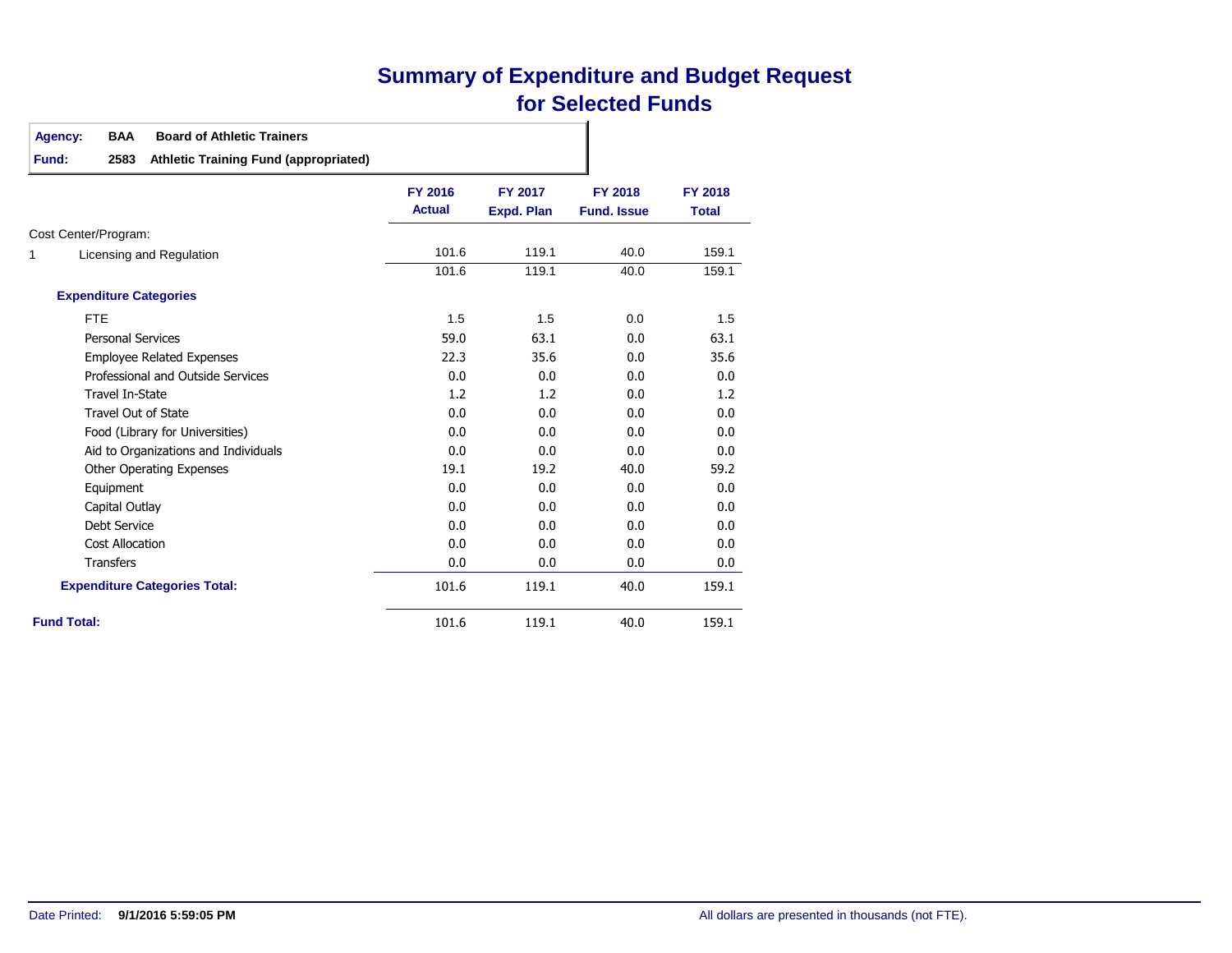## **Summary of Expenditure and Budget Request for Selected Funds**

| <b>Agency:</b><br><b>Fund:</b> | <b>BAA</b><br>2583 | <b>Board of Athletic Trainers</b><br><b>Athletic Training Fund (appropriated)</b> |                          |                              |                                      |                                |
|--------------------------------|--------------------|-----------------------------------------------------------------------------------|--------------------------|------------------------------|--------------------------------------|--------------------------------|
|                                |                    |                                                                                   | FY 2016<br><b>Actual</b> | <b>FY 2017</b><br>Expd. Plan | <b>FY 2018</b><br><b>Fund. Issue</b> | <b>FY 2018</b><br><b>Total</b> |
|                                |                    | <b>Agency Total for Selected Funds</b>                                            | 101.6                    | 119.1                        | 40.0                                 | 159.1                          |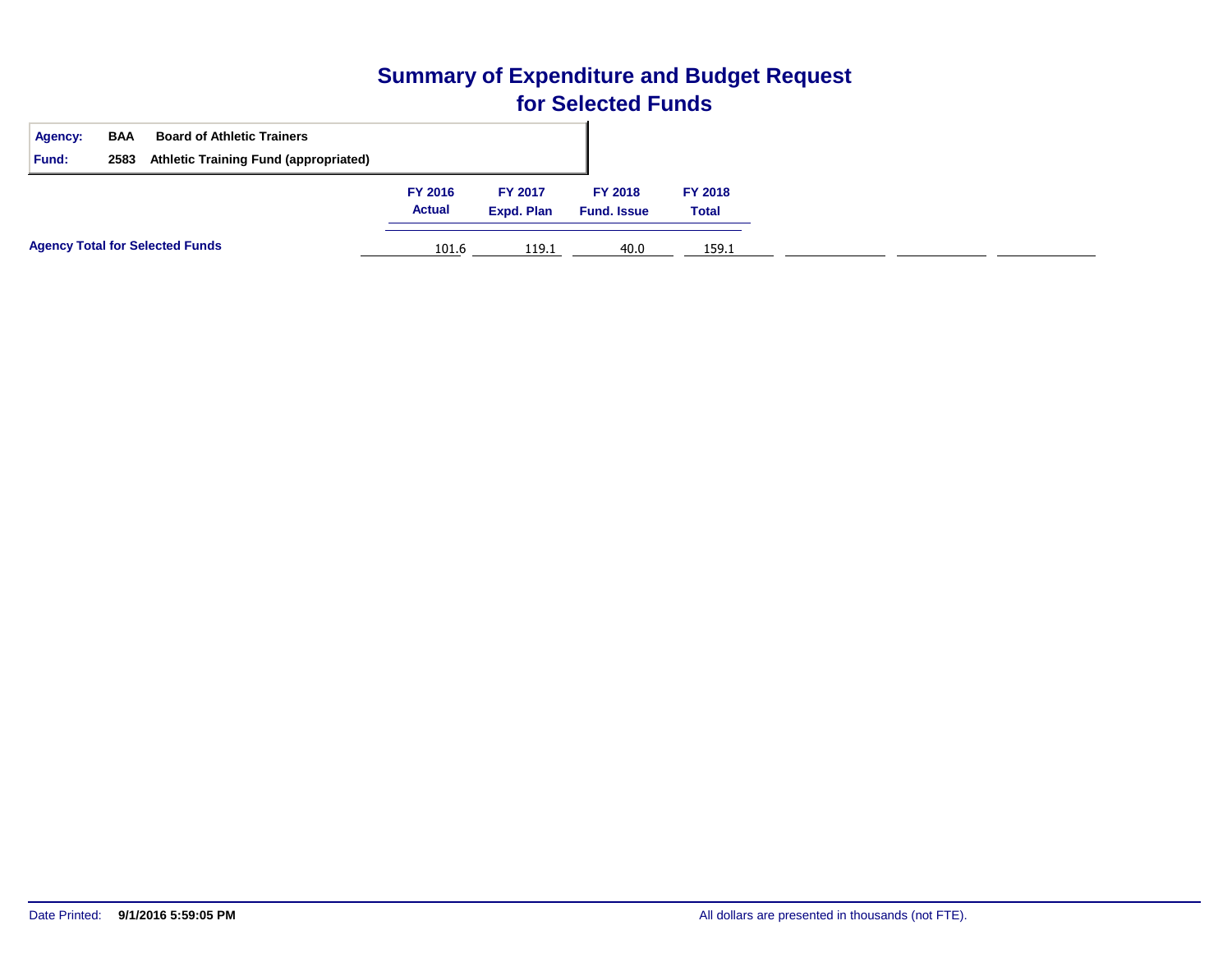| Agency:<br>Program: | 1                             | <b>BAA</b>           | <b>Board of Athletic Trainers</b><br><b>Licensing and Regulation</b> |                                 |                                     |                                      |                                |
|---------------------|-------------------------------|----------------------|----------------------------------------------------------------------|---------------------------------|-------------------------------------|--------------------------------------|--------------------------------|
|                     |                               |                      |                                                                      | <b>FY 2016</b><br><b>Actual</b> | <b>FY 2017</b><br><b>Expd. Plan</b> | <b>FY 2018</b><br><b>Fund. Issue</b> | <b>FY 2018</b><br><b>Total</b> |
|                     | <b>Program Summary</b>        |                      |                                                                      |                                 |                                     |                                      |                                |
| 1-1                 |                               |                      | Licensing and Regulation                                             | 101.6                           | 119.1                               | 40.0                                 | 159.1                          |
|                     |                               |                      | <b>Program Summary Total:</b>                                        | 101.6                           | 119.1                               | 40.0                                 | 159.1                          |
|                     | <b>Expenditure Categories</b> |                      |                                                                      |                                 |                                     |                                      |                                |
| 0000                |                               | <b>FTE Positions</b> |                                                                      | 1.5                             | 1.5                                 | 0.0                                  | 1.5                            |
| 6000                | <b>Personal Services</b>      |                      |                                                                      | 59.0                            | 63.1                                | 0.0                                  | 63.1                           |
| 6100                |                               |                      | <b>Employee Related Expenses</b>                                     | 22.3                            | 35.6                                | 0.0                                  | 35.6                           |
| 6200                |                               |                      | Professional and Outside Services                                    | 0.0                             | 0.0                                 | 0.0                                  | 0.0                            |
| 6500                | <b>Travel In-State</b>        |                      |                                                                      | 1.2                             | 1.2                                 | 0.0                                  | 1.2                            |
| 6600                | <b>Travel Out of State</b>    |                      |                                                                      | 0.0                             | 0.0                                 | 0.0                                  | 0.0                            |
| 6700                |                               |                      | Food (Library for Universities)                                      | 0.0                             | 0.0                                 | 0.0                                  | 0.0                            |
| 6800                |                               |                      | Aid to Organizations and Individuals                                 | 0.0                             | 0.0                                 | 0.0                                  | 0.0                            |
| 7000                |                               |                      | <b>Other Operating Expenses</b>                                      | 19.1                            | 19.2                                | 40.0                                 | 59.2                           |
| 8000                | Equipment                     |                      |                                                                      | 0.0                             | 0.0                                 | 0.0                                  | 0.0                            |
| 8100                | Capital Outlay                |                      |                                                                      | 0.0                             | 0.0                                 | 0.0                                  | 0.0                            |
| 8600                | <b>Debt Service</b>           |                      |                                                                      | 0.0                             | 0.0                                 | 0.0                                  | 0.0                            |
| 9000                | <b>Cost Allocation</b>        |                      |                                                                      | 0.0                             | 0.0                                 | 0.0                                  | 0.0                            |
| 9100                | <b>Transfers</b>              |                      |                                                                      | 0.0                             | 0.0                                 | 0.0                                  | 0.0                            |
|                     |                               |                      | <b>Expenditure Categories Total:</b>                                 | 101.6                           | 119.1                               | 40.0                                 | 159.1                          |
| <b>Fund Source</b>  |                               |                      |                                                                      |                                 |                                     |                                      |                                |
|                     | <b>Appropriated Funds</b>     |                      |                                                                      |                                 |                                     |                                      |                                |
|                     |                               |                      | 2583-A Athletic Training Fund (appropriated)                         | 101.6                           | 119.1                               | 40.0                                 | 159.1                          |
|                     |                               |                      |                                                                      | 101.6                           | 119.1                               | 40.0                                 | 159.1                          |
|                     |                               |                      | <b>Fund Source Total:</b>                                            | 101.6                           | 119.1                               | 40.0                                 | 159.1                          |

## **Program Summary of Expenditures and Budget Request**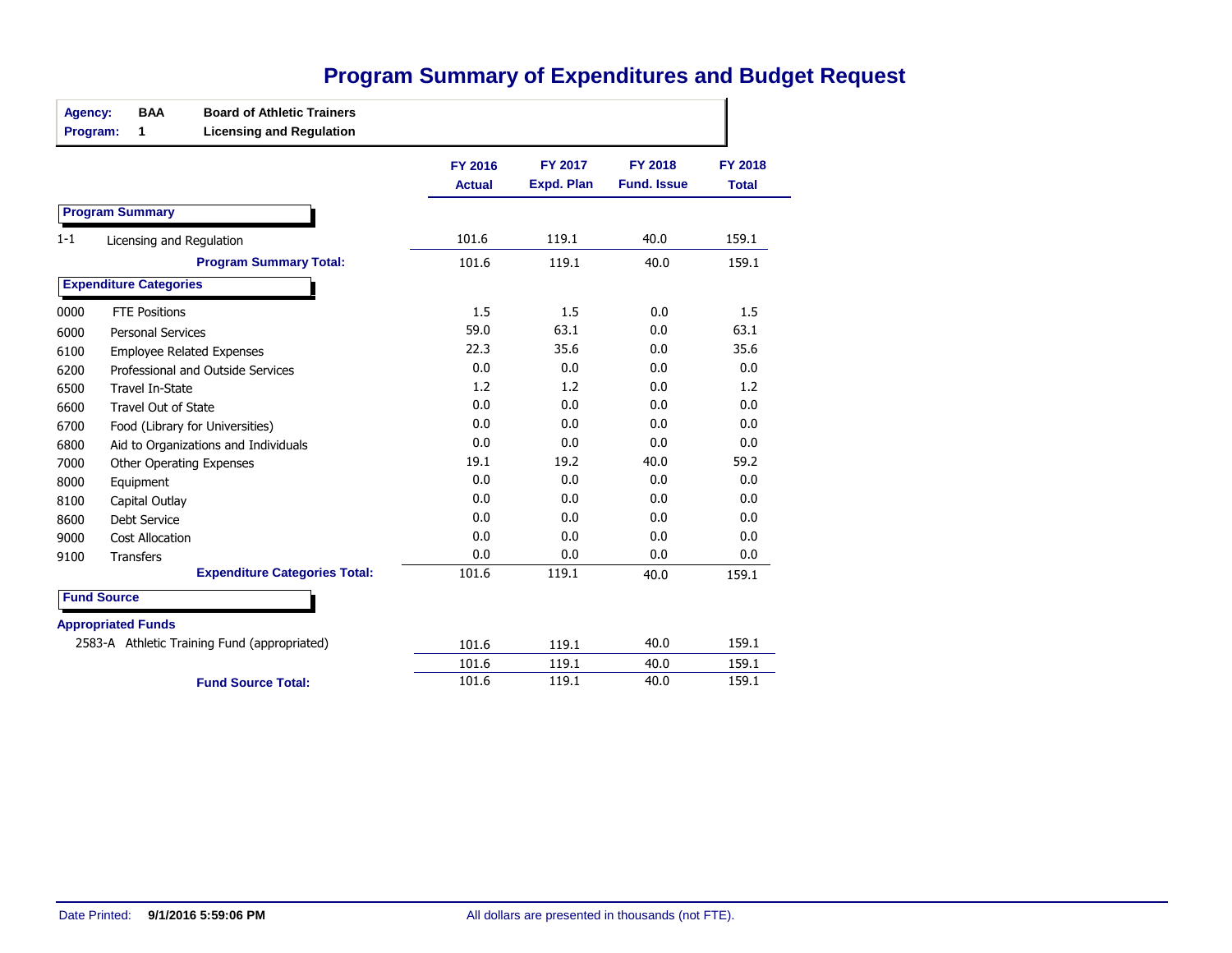#### **Program Group Summary of Expenditures and Budget Request for Selected Funds**

| <b>Agency:</b>                       | <b>BAA</b>                  | <b>Board of Athletic Trainers</b>            |                                 |                              |                                      |                                |
|--------------------------------------|-----------------------------|----------------------------------------------|---------------------------------|------------------------------|--------------------------------------|--------------------------------|
| Program:                             | 1                           | <b>Licensing and Regulation</b>              |                                 |                              |                                      |                                |
|                                      |                             |                                              | <b>FY 2016</b><br><b>Actual</b> | FY 2017<br><b>Expd. Plan</b> | <b>FY 2018</b><br><b>Fund. Issue</b> | <b>FY 2018</b><br><b>Total</b> |
| Fund:                                | 2583-A                      | <b>Athletic Training Fund (appropriated)</b> |                                 |                              |                                      |                                |
|                                      | <b>Program Expenditures</b> |                                              |                                 |                              |                                      |                                |
|                                      |                             | COST CENTER/PROGRAM BUDGET UNIT              |                                 |                              |                                      |                                |
| $1 - 1$                              | Licensing and Regulation    |                                              | 101.6                           | 119.1                        | 40.0                                 | 159.1                          |
|                                      |                             | Total                                        | 101.6                           | 119.1                        | 40.0                                 | 159.1                          |
|                                      | <b>Appropriated Funding</b> |                                              |                                 |                              |                                      |                                |
| <b>Expenditure Categories</b>        |                             |                                              |                                 |                              |                                      |                                |
|                                      | <b>FTE Positions</b>        |                                              | 1.5                             | 1.5                          | 0.0                                  | 1.5                            |
|                                      | <b>Personal Services</b>    |                                              | 59.0                            | 63.1                         | 0.0                                  | 63.1                           |
|                                      |                             | <b>Employee Related Expenses</b>             | 22.3                            | 35.6                         | 0.0                                  | 35.6                           |
|                                      |                             | Professional and Outside Services            | 0.0                             | 0.0                          | 0.0                                  | 0.0                            |
|                                      | <b>Travel In-State</b>      |                                              | 1.2                             | 1.2                          | 0.0                                  | 1.2                            |
|                                      | <b>Travel Out of State</b>  |                                              | 0.0                             | 0.0                          | 0.0                                  | 0.0                            |
|                                      |                             | Food (Library for Universities)              | 0.0                             | 0.0                          | 0.0                                  | 0.0                            |
|                                      |                             | Aid to Organizations and Individuals         | 0.0                             | 0.0                          | 0.0                                  | 0.0                            |
|                                      |                             | <b>Other Operating Expenses</b>              | 19.1                            | 19.2                         | 40.0                                 | 59.2                           |
|                                      | Equipment                   |                                              | 0.0                             | 0.0                          | 0.0                                  | 0.0                            |
|                                      | Capital Outlay              |                                              | 0.0                             | 0.0                          | 0.0                                  | 0.0                            |
|                                      | <b>Debt Service</b>         |                                              | 0.0                             | 0.0                          | 0.0                                  | 0.0                            |
|                                      | <b>Cost Allocation</b>      |                                              | 0.0                             | 0.0                          | 0.0                                  | 0.0                            |
|                                      | <b>Transfers</b>            |                                              | 0.0                             | 0.0                          | 0.0                                  | 0.0                            |
| <b>Expenditure Categories Total:</b> |                             |                                              | 101.6                           | 119.1                        | 40.0                                 | 159.1                          |
| Fund 2583-A Total:                   |                             |                                              | 101.6                           | 119.1                        | 40.0                                 | 159.1                          |
| <b>Program 1 Total:</b>              |                             |                                              | 101.6                           | 119.1                        | 40.0                                 | 159.1                          |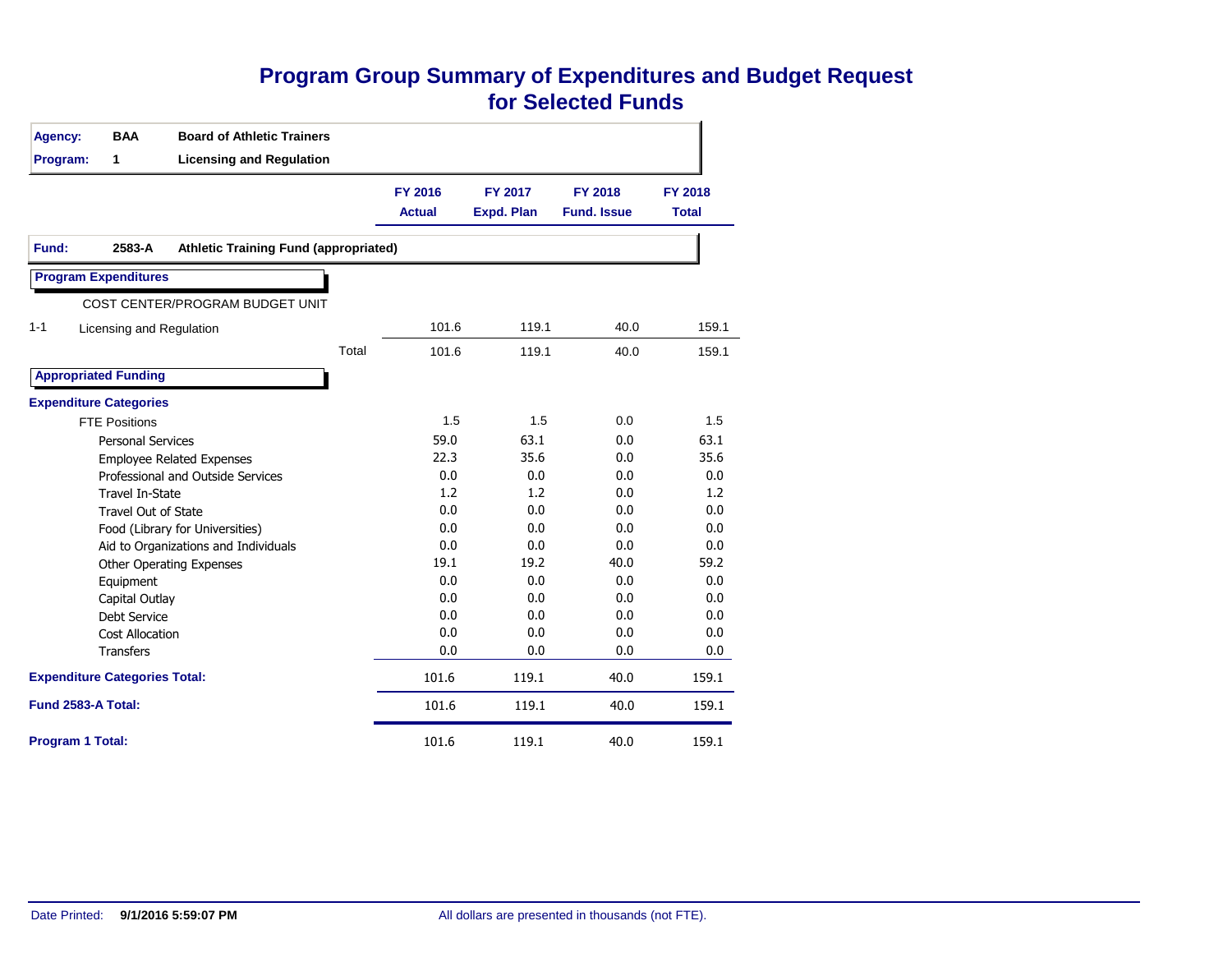#### **Program Budget Unit Summary of Expenditures and Budget Request for All Funds**

| Agency: | <b>BAA</b><br>$1 - 1$<br>Program: | <b>Board of Athletic Trainers</b><br><b>Licensing and Regulation</b> |                                 |                                     |                                      |                                |
|---------|-----------------------------------|----------------------------------------------------------------------|---------------------------------|-------------------------------------|--------------------------------------|--------------------------------|
|         | <b>Expenditure Categories</b>     |                                                                      | <b>FY 2016</b><br><b>Actual</b> | <b>FY 2017</b><br><b>Expd. Plan</b> | <b>FY 2018</b><br><b>Fund. Issue</b> | <b>FY 2018</b><br><b>Total</b> |
| 0000    | <b>FTE</b>                        |                                                                      | 1.5                             | 1.5                                 | 0.0                                  | 1.5                            |
| 6000    | <b>Personal Services</b>          |                                                                      | 59.0                            | 63.1                                | 0.0                                  | 63.1                           |
| 6100    | <b>Employee Related Expenses</b>  |                                                                      | 22.3                            | 35.6                                | 0.0                                  | 35.6                           |
| 6200    |                                   | Professional and Outside Services                                    | 0.0                             | 0.0                                 | 0.0                                  | 0.0                            |
| 6500    | <b>Travel In-State</b>            |                                                                      | 1.2                             | 1.2                                 | 0.0                                  | 1.2                            |
| 6600    | <b>Travel Out of State</b>        |                                                                      | 0.0                             | 0.0                                 | 0.0                                  | 0.0                            |
| 6700    | Food (Library for Universities)   |                                                                      | 0.0                             | 0.0                                 | 0.0                                  | 0.0                            |
| 6800    |                                   | Aid to Organizations and Individuals                                 | 0.0                             | 0.0                                 | 0.0                                  | 0.0                            |
| 7000    | <b>Other Operating Expenses</b>   |                                                                      | 19.1                            | 19.2                                | 40.0                                 | 59.2                           |
| 8000    | Equipment                         |                                                                      | 0.0                             | 0.0                                 | 0.0                                  | 0.0                            |
| 8100    | Capital Outlay                    |                                                                      | 0.0                             | 0.0                                 | 0.0                                  | 0.0                            |
| 8600    | Debt Service                      |                                                                      | 0.0                             | 0.0                                 | 0.0                                  | 0.0                            |
| 9000    | <b>Cost Allocation</b>            |                                                                      | 0.0                             | 0.0                                 | 0.0                                  | 0.0                            |
| 9100    | <b>Transfers</b>                  |                                                                      | 0.0                             | 0.0                                 | 0.0                                  | 0.0                            |
|         |                                   | <b>Expenditure Categories Total:</b>                                 | 101.6                           | 119.1                               | 40.0                                 | 159.1                          |
|         | <b>Fund Source</b>                |                                                                      |                                 |                                     |                                      |                                |
|         | <b>Appropriated Funds</b>         |                                                                      |                                 |                                     |                                      |                                |
|         |                                   | 2583-A Athletic Training Fund (appropriated)                         | 101.6                           | 119.1                               | 40.0                                 | 159.1                          |
|         |                                   |                                                                      | 101.6                           | 119.1                               | 40.0                                 | 159.1                          |

**Fund Source Total:** 101.6 119.1 40.0 159.1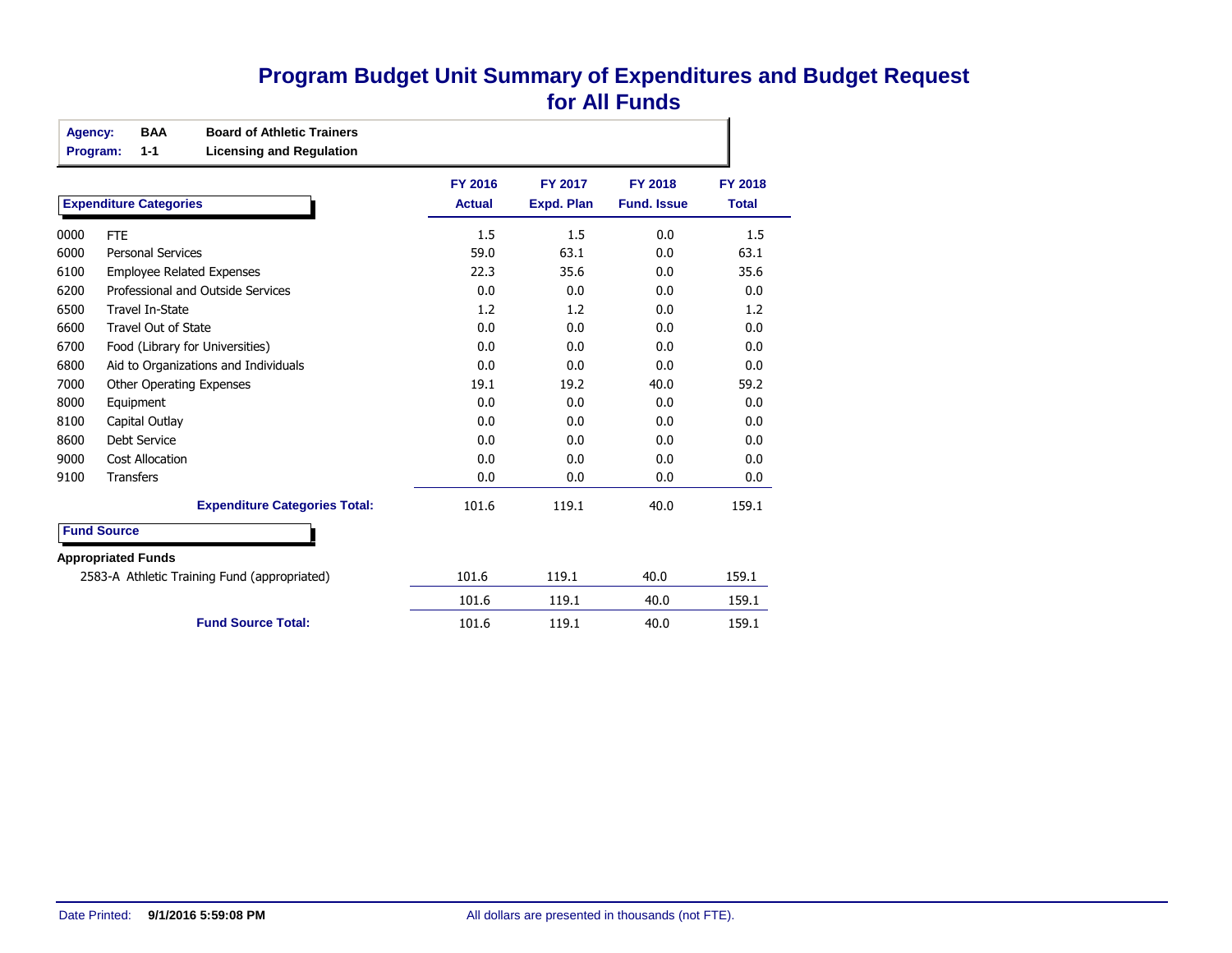#### **Program Budget Unit Summary of Expenditures and Budget Request for Selected Funds**

| <b>Agency:</b>      | <b>BAA</b><br><b>Board of Athletic Trainers</b> |                |                   |                    |              |
|---------------------|-------------------------------------------------|----------------|-------------------|--------------------|--------------|
|                     |                                                 | <b>FY 2016</b> | FY 2017           | <b>FY 2018</b>     | FY 2018      |
|                     |                                                 | <b>Actual</b>  | <b>Expd. Plan</b> | <b>Fund. Issue</b> | <b>Total</b> |
| Program:            | <b>Licensing and Regulation</b><br>$1 - 1$      |                |                   |                    |              |
| Fund:               | 2583-A<br><b>Athletic Training Fund</b>         |                |                   |                    |              |
| <b>Appropriated</b> |                                                 |                |                   |                    |              |
| 0000                | <b>FTE</b>                                      | 1.5            | 1.5               | 0.0                | 1.5          |
| 6000                | <b>Personal Services</b>                        | 59.0           | 63.1              | 0.0                | 63.1         |
| 6100                | <b>Employee Related Expenses</b>                | 22.3           | 35.6              | 0.0                | 35.6         |
| 6200                | Professional and Outside Services               | 0.0            | 0.0               | 0.0                | 0.0          |
| 6500                | <b>Travel In-State</b>                          | 1.2            | 1.2               | 0.0                | 1.2          |
| 6600                | Travel Out of State                             | 0.0            | 0.0               | 0.0                | 0.0          |
| 6700                | Food (Library for Universities)                 | 0.0            | 0.0               | 0.0                | 0.0          |
| 6800                | Aid to Organizations and Individuals            | 0.0            | 0.0               | 0.0                | 0.0          |
| 7000                | <b>Other Operating Expenses</b>                 | 19.1           | 19.2              | 40.0               | 59.2         |
| 8000                | Equipment                                       | 0.0            | 0.0               | 0.0                | 0.0          |
| 8100                | Capital Outlay                                  | 0.0            | 0.0               | 0.0                | 0.0          |
| 8600                | Debt Service                                    | 0.0            | 0.0               | 0.0                | 0.0          |
| 9000                | <b>Cost Allocation</b>                          | 0.0            | 0.0               | 0.0                | 0.0          |
| 9100                | <b>Transfers</b>                                | 0.0            | 0.0               | 0.0                | 0.0          |
|                     | <b>Appropriated Total:</b>                      | 101.6          | 119.1             | 40.0               | 159.1        |
| <b>Fund Total:</b>  |                                                 | 101.6          | 119.1             | 40.0               | 159.1        |
|                     | <b>Program Total For Selected Funds:</b>        | 101.6          | 119.1             | 40.0               | 159.1        |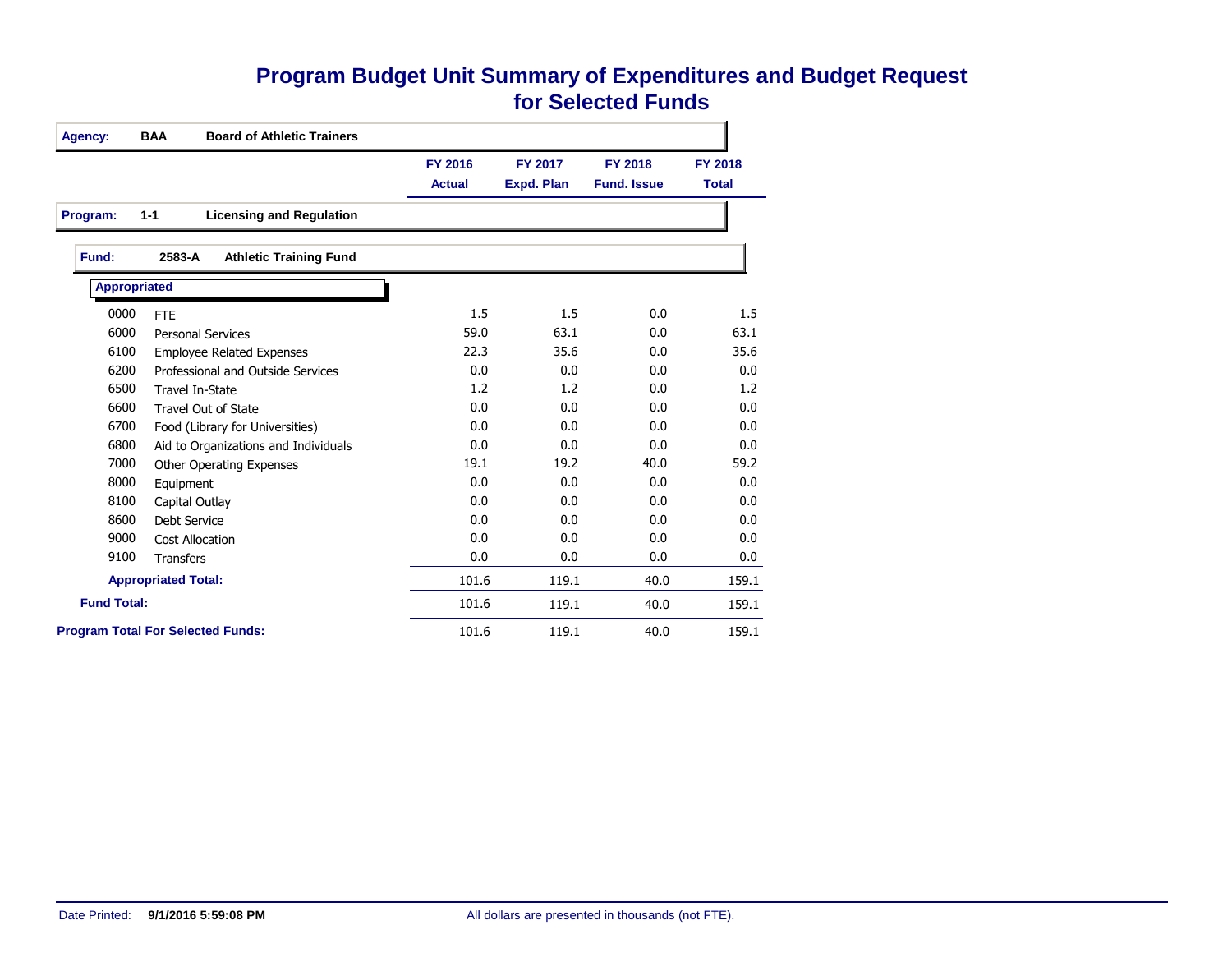| <b>Agency:</b><br>BAA                        | <b>Board of Athletic Trainers</b> |                                 |                                     |
|----------------------------------------------|-----------------------------------|---------------------------------|-------------------------------------|
| Program:<br>$1 - 1$                          | <b>Licensing and Regulation</b>   |                                 |                                     |
|                                              |                                   |                                 |                                     |
| <b>Expenditure Category</b>                  |                                   | <b>FY 2016</b><br><b>Actual</b> | <b>FY 2017</b><br><b>Expd. Plan</b> |
|                                              |                                   |                                 |                                     |
| <b>FTE Positions</b>                         |                                   |                                 |                                     |
| <b>FTE</b>                                   |                                   | 1.5<br>$\overline{1.5}$         | 1.5<br>1.5                          |
|                                              | <b>Expenditure Category Total</b> |                                 |                                     |
| <b>Fund Source</b>                           |                                   |                                 |                                     |
| Appropriated                                 |                                   |                                 |                                     |
| 2583-A Athletic Training Fund (appropriated) |                                   | 1.5                             | 1.5                                 |
|                                              |                                   | 1.5                             | 1.5                                 |
|                                              | <b>Fund Source Total</b>          | 1.5                             | 1.5                                 |
|                                              |                                   | FY 2016                         | FY 2017                             |
| <b>Expenditure Category</b>                  |                                   | <b>Actual</b>                   | <b>Expd. Plan</b>                   |
| <b>Personal Services</b>                     |                                   |                                 |                                     |
| <b>Personal Services</b>                     |                                   | 59.0                            | 63.1                                |
| Boards and Commissions                       |                                   | 0.0                             | 0.0                                 |
|                                              | <b>Expenditure Category Total</b> | 59.0                            | 63.1                                |
| <b>Fund Source</b>                           |                                   |                                 |                                     |
| Appropriated                                 |                                   |                                 |                                     |
| 2583-A Athletic Training Fund (appropriated) |                                   | 59.0                            | 63.1                                |
|                                              |                                   | 59.0                            | 63.1                                |
|                                              | <b>Fund Source Total</b>          | 59.0                            | 63.1                                |
|                                              |                                   | FY 2016                         | FY 2017                             |
| <b>Expenditure Category</b>                  |                                   | <b>Actual</b>                   | <b>Expd. Plan</b>                   |
|                                              |                                   |                                 |                                     |
| <b>Employee Related Expenses</b>             |                                   |                                 |                                     |
| <b>Employee Related Expenses</b>             | <b>Expenditure Category Total</b> | 22.3<br>22.3                    | 35.6<br>35.6                        |
|                                              |                                   |                                 |                                     |
| <b>Fund Source</b>                           |                                   |                                 |                                     |
| Appropriated                                 |                                   |                                 |                                     |
| 2583-A Athletic Training Fund (appropriated) |                                   | 22.3                            | 35.6                                |
|                                              |                                   | 22.3                            | 35.6                                |
|                                              | <b>Fund Source Total</b>          | 22.3                            | 35.6                                |
| <b>Expenditure Category</b>                  |                                   | <b>FY 2016</b><br><b>Actual</b> | FY 2017<br><b>Expd. Plan</b>        |
| <b>Professional &amp; Outside Services</b>   |                                   |                                 |                                     |
| External Prof/Outside Serv Budg And Appn     |                                   | 0.0                             | 0.0                                 |
| <b>External Investment Services</b>          |                                   | 0.0                             | 0.0                                 |
| Other External Financial Services            |                                   | 0.0                             | 0.0                                 |
| Attorney General Legal Services              |                                   | 0.0                             | 0.0                                 |
| External Legal Services                      |                                   | 0.0                             | 0.0                                 |
| External Engineer/Architect Cost - Exp       |                                   | 0.0                             | 0.0                                 |
| External Engineer/Architect Cost- Cap        |                                   | 0.0                             | 0.0                                 |
| Other Design                                 |                                   | 0.0                             | 0.0                                 |
| Temporary Agency Services                    |                                   | 0.0                             | 0.0                                 |
| <b>Hospital Services</b>                     |                                   | 0.0                             | 0.0                                 |
| <b>Other Medical Services</b>                |                                   | 0.0                             | 0.0                                 |
| <b>Institutional Care</b>                    |                                   | 0.0                             | 0.0                                 |
| <b>Education And Training</b>                |                                   | 0.0                             | 0.0                                 |
| Vendor Travel                                |                                   | 0.0                             | 0.0                                 |
|                                              |                                   |                                 |                                     |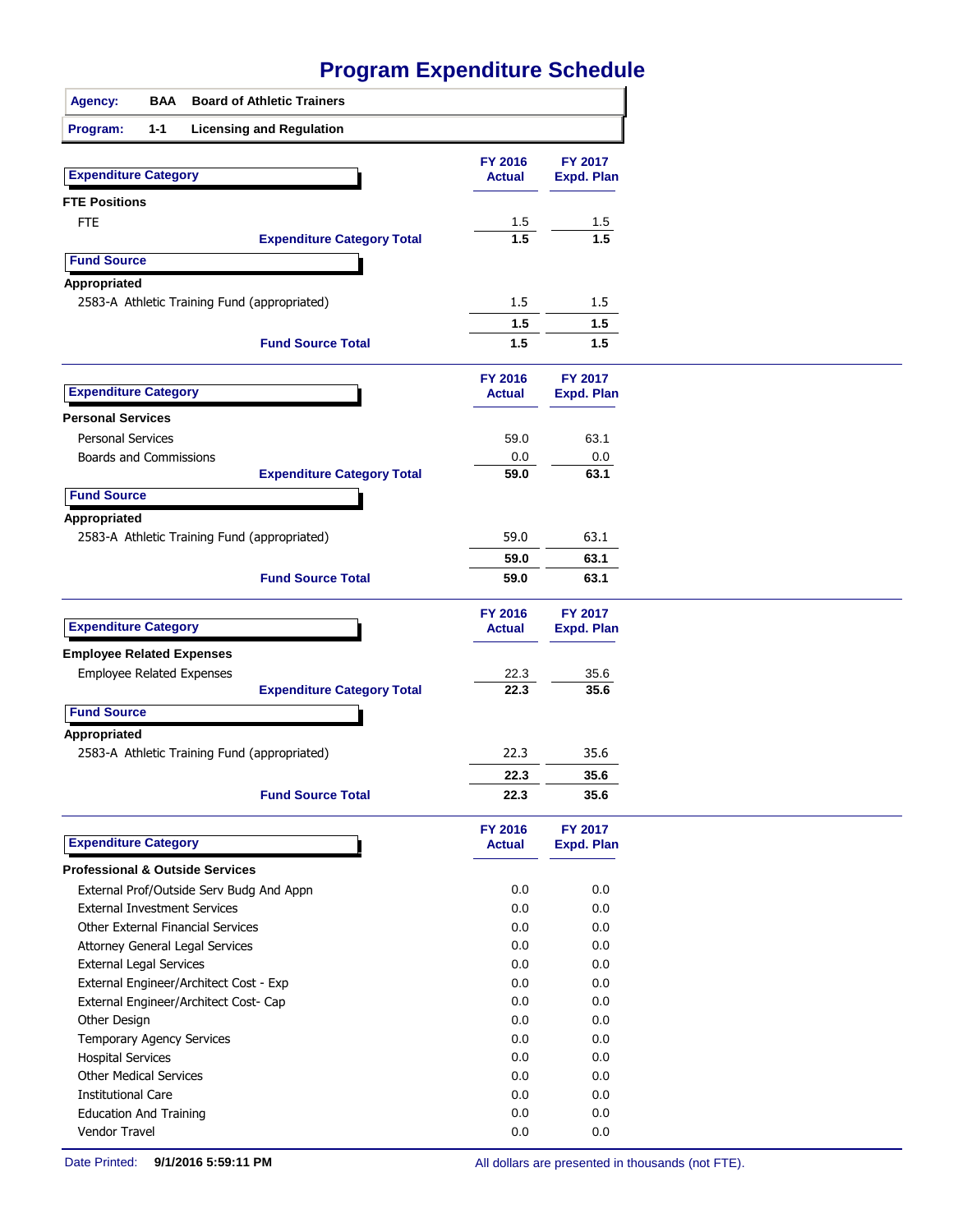|                                        |            | <u>Γινγιαμι Ελραμαιώσ συμερωσ</u>                         |                          |                              |
|----------------------------------------|------------|-----------------------------------------------------------|--------------------------|------------------------------|
| <b>Agency:</b>                         | <b>BAA</b> | <b>Board of Athletic Trainers</b>                         |                          |                              |
| Program:                               | $1 - 1$    | <b>Licensing and Regulation</b>                           |                          |                              |
| <b>Expenditure Category</b>            |            |                                                           | FY 2016<br><b>Actual</b> | FY 2017<br><b>Expd. Plan</b> |
|                                        |            | <b>Professional &amp; Outside Services</b>                |                          |                              |
|                                        |            | Professional & Outside Services Excluded from Cost Alloca | 0.0                      | 0.0                          |
|                                        |            | Vendor Travel - Non Reportable                            | 0.0                      | 0.0                          |
|                                        |            | <b>External Telecom Consulting Services</b>               | 0.0                      | 0.0                          |
|                                        |            | Non - Confidential Specialist Fees                        | 0.0                      | 0.0                          |
| <b>Confidential Specialist Fees</b>    |            |                                                           | 0.0                      | 0.0                          |
| <b>Outside Actuarial Costs</b>         |            |                                                           | 0.0                      | 0.0                          |
|                                        |            | Other Professional And Outside Services                   | 0.0                      | 0.0                          |
|                                        |            | <b>Expenditure Category Total</b>                         | 0.0                      | 0.0                          |
|                                        |            |                                                           | FY 2016                  | <b>FY 2017</b>               |
| <b>Expenditure Category</b>            |            |                                                           | <b>Actual</b>            | <b>Expd. Plan</b>            |
| Travel In-State                        |            |                                                           |                          |                              |
| Travel In-State                        |            |                                                           | 1.2                      | 1.2                          |
|                                        |            | <b>Expenditure Category Total</b>                         | $1.2$                    | 1.2                          |
| <b>Fund Source</b>                     |            |                                                           |                          |                              |
| Appropriated                           |            | 2583-A Athletic Training Fund (appropriated)              | 1.2                      | 1.2 <sub>2</sub>             |
|                                        |            |                                                           | 1.2                      | 1.2                          |
|                                        |            | <b>Fund Source Total</b>                                  | $1.2$                    | 1.2                          |
| <b>Expenditure Category</b>            |            |                                                           | FY 2016<br><b>Actual</b> | FY 2017<br><b>Expd. Plan</b> |
| <b>Travel Out-of-State</b>             |            |                                                           |                          |                              |
| Travel Out of State                    |            |                                                           |                          |                              |
|                                        |            | <b>Expenditure Category Total</b>                         | 0.0<br>0.0               | 0.0<br>0.0                   |
|                                        |            |                                                           |                          |                              |
|                                        |            |                                                           | <b>FY 2016</b>           | FY 2017                      |
| <b>Expenditure Category</b>            |            |                                                           | <b>Actual</b>            | <b>Expd. Plan</b>            |
| <b>Food (Library for Universities)</b> |            |                                                           |                          |                              |
|                                        |            | Food (Library for Universities)                           | $0.0\,$                  | 0.0                          |
|                                        |            | <b>Expenditure Category Total</b>                         | $0.0\,$                  | 0.0                          |
|                                        |            |                                                           |                          |                              |
| <b>Expenditure Category</b>            |            |                                                           | FY 2016<br><b>Actual</b> | FY 2017<br><b>Expd. Plan</b> |
|                                        |            | Aid to Organizations & Individuals                        |                          |                              |
|                                        |            |                                                           |                          |                              |

| Aid to Organizations and Individuals   |                                   | 0.0                      | 0.0                          |
|----------------------------------------|-----------------------------------|--------------------------|------------------------------|
|                                        | <b>Expenditure Category Total</b> | 0.0                      | 0.0                          |
| <b>Expenditure Category</b>            |                                   | FY 2016<br><b>Actual</b> | <b>FY 2017</b><br>Expd. Plan |
| <b>Other Operating Expenditures</b>    |                                   |                          |                              |
| Other Operating Expenditures           |                                   | 0.4                      | 0.4                          |
| Insurance & Related Charges            |                                   | 1.0                      | 1.0                          |
| <b>Information Technology Services</b> |                                   | 4.3                      | 4.3                          |
| <b>Utilities</b>                       |                                   | 0.0                      | 0.0                          |

Non-Building or Land Rent 0.0 0.0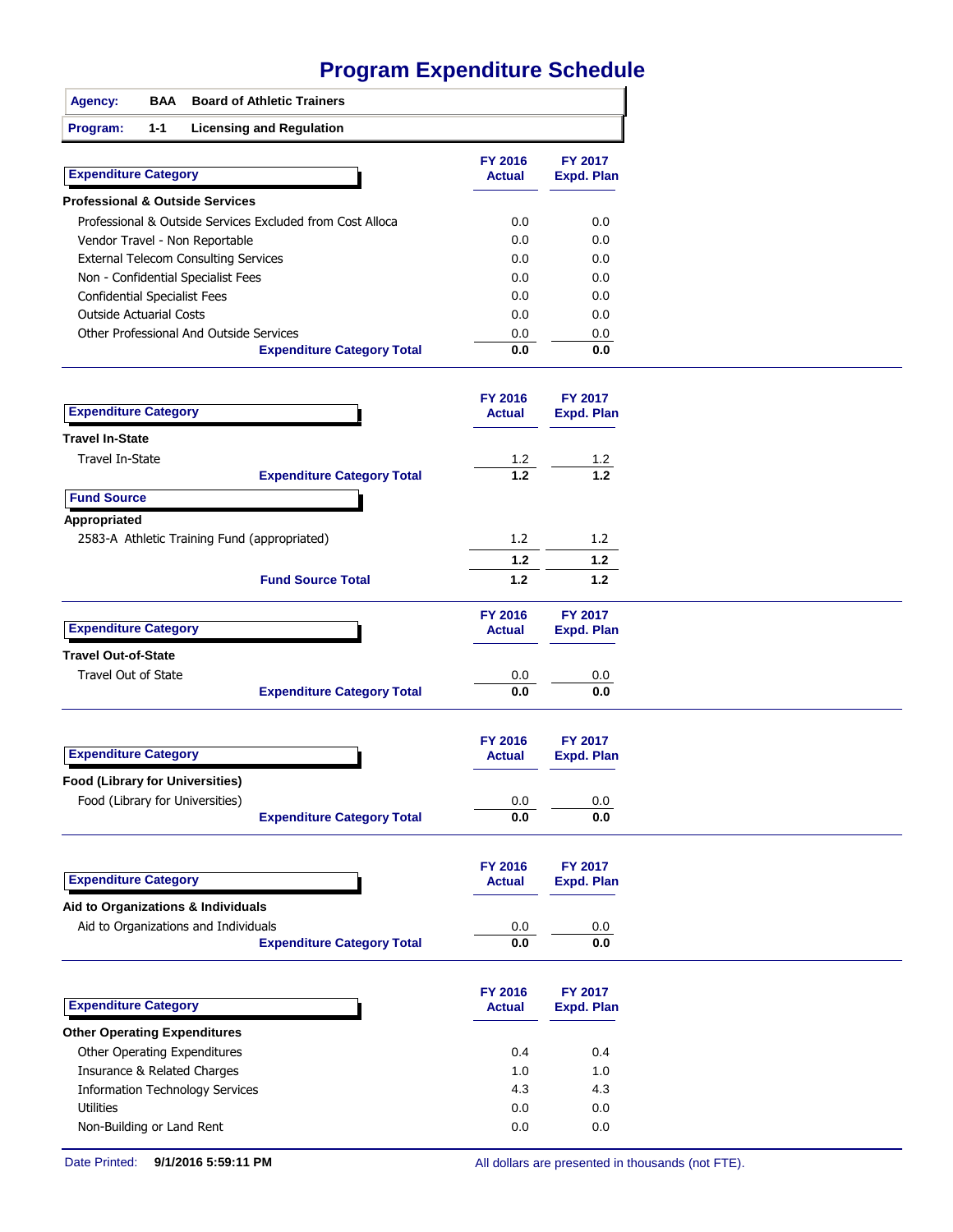| <b>Board of Athletic Trainers</b><br><b>Agency:</b><br>BAA                 |                                 |                              |
|----------------------------------------------------------------------------|---------------------------------|------------------------------|
| $1 - 1$<br>Program:<br><b>Licensing and Regulation</b>                     |                                 |                              |
| <b>Expenditure Category</b>                                                | FY 2016<br><b>Actual</b>        | FY 2017<br><b>Expd. Plan</b> |
| <b>Other Operating Expenditures</b>                                        |                                 |                              |
| Building Rent Charges to State Agencies                                    | 0.0                             | 0.0                          |
| COP Building Rent Charges to State Agencies                                | 0.0                             | 0.0                          |
| Rental of Land & Buildings                                                 | 7.0                             | 7.0                          |
| <b>Interest Payments</b>                                                   | 0.0                             | 0.0                          |
| Internal Acct, Budgeting and Financial Svcs.                               | 4.4                             | 4.4                          |
| Payments for Internal Services                                             | 0.0                             | 0.0                          |
| Repair & Maintenance                                                       | 0.0                             | 0.0                          |
| Software Support and Maintenance                                           | 0.0                             | 0.0                          |
| <b>Operating Supplies</b>                                                  | 0.4                             | 0.5                          |
| <b>Resale Supplies</b>                                                     | 0.0                             | 0.0                          |
| Sales of Assets                                                            | 0.0                             | 0.0                          |
| Conference, Education & Training                                           | 0.0                             | 0.0                          |
| Advertising                                                                | 0.0                             | 0.0                          |
| Printing & Photography                                                     | 0.0                             | 0.0                          |
| Postage & Delivery                                                         | 1.6                             | 1.6                          |
| <b>Miscellaneous Operating</b>                                             | 0.0                             | 0.0                          |
| Depreciation Expense                                                       | 0.0                             | 0.0                          |
| <b>Expenditure Category Total</b>                                          | 19.1                            | 19.2                         |
| <b>Fund Source</b>                                                         |                                 |                              |
| Appropriated                                                               |                                 |                              |
| 2583-A Athletic Training Fund (appropriated)                               | 19.1                            | 19.2                         |
|                                                                            | 19.1                            | 19.2                         |
| <b>Fund Source Total</b>                                                   | 19.1                            | 19.2                         |
|                                                                            |                                 |                              |
| <b>Expenditure Category</b>                                                | <b>FY 2016</b><br><b>Actual</b> | FY 2017<br><b>Expd. Plan</b> |
| Equipment                                                                  |                                 |                              |
| Vehicles - Capital Leases                                                  | 0.0                             | 0.0                          |
| Furniture - Capital Leases                                                 | 0.0                             | 0.0                          |
| EDP Equipment - Mainframe - Capital Leases                                 | 0.0                             | 0.0                          |
| EDP Equipment - Midrange - Capital Leases                                  | 0.0                             | 0.0                          |
| EDP Equipment - PCs/LAN - Capital Leases                                   | 0.0                             | 0.0                          |
| Telecommunication Equipment - Capital Leases                               | 0.0                             | 0.0                          |
| Other Equipment - Capital Leases                                           | 0.0                             | 0.0                          |
| Capital Equipment Purchases                                                | 0.0                             | 0.0                          |
| Vehicles - Non-Capital                                                     | 0.0                             | 0.0                          |
| Furniture - Non-Capital                                                    | 0.0                             | 0.0                          |
| EDP Equipment - Mainframe - Non-Capital                                    | 0.0                             | 0.0                          |
|                                                                            |                                 |                              |
| Telecommunication Equipment - Non Capital                                  | 0.0                             | 0.0                          |
| Other Equipment - Non-Capital                                              | 0.0                             | 0.0                          |
| Purchased Or Licensed Software/Website                                     | 0.0                             | 0.0                          |
| Internally Generated Software/Website<br><b>Expenditure Category Total</b> | 0.0<br>0.0                      | 0.0<br>0.0                   |
|                                                                            |                                 |                              |
|                                                                            | FY 2016                         | FY 2017                      |
| <b>Expenditure Category</b>                                                | <b>Actual</b>                   | <b>Expd. Plan</b>            |
| <b>Capital Outlay</b>                                                      |                                 |                              |
| Capital Outlay                                                             | 0.0                             | 0.0                          |
|                                                                            |                                 |                              |

Date Printed: **9/1/2016 5:59:12 PM** All dollars are presented in thousands (not FTE).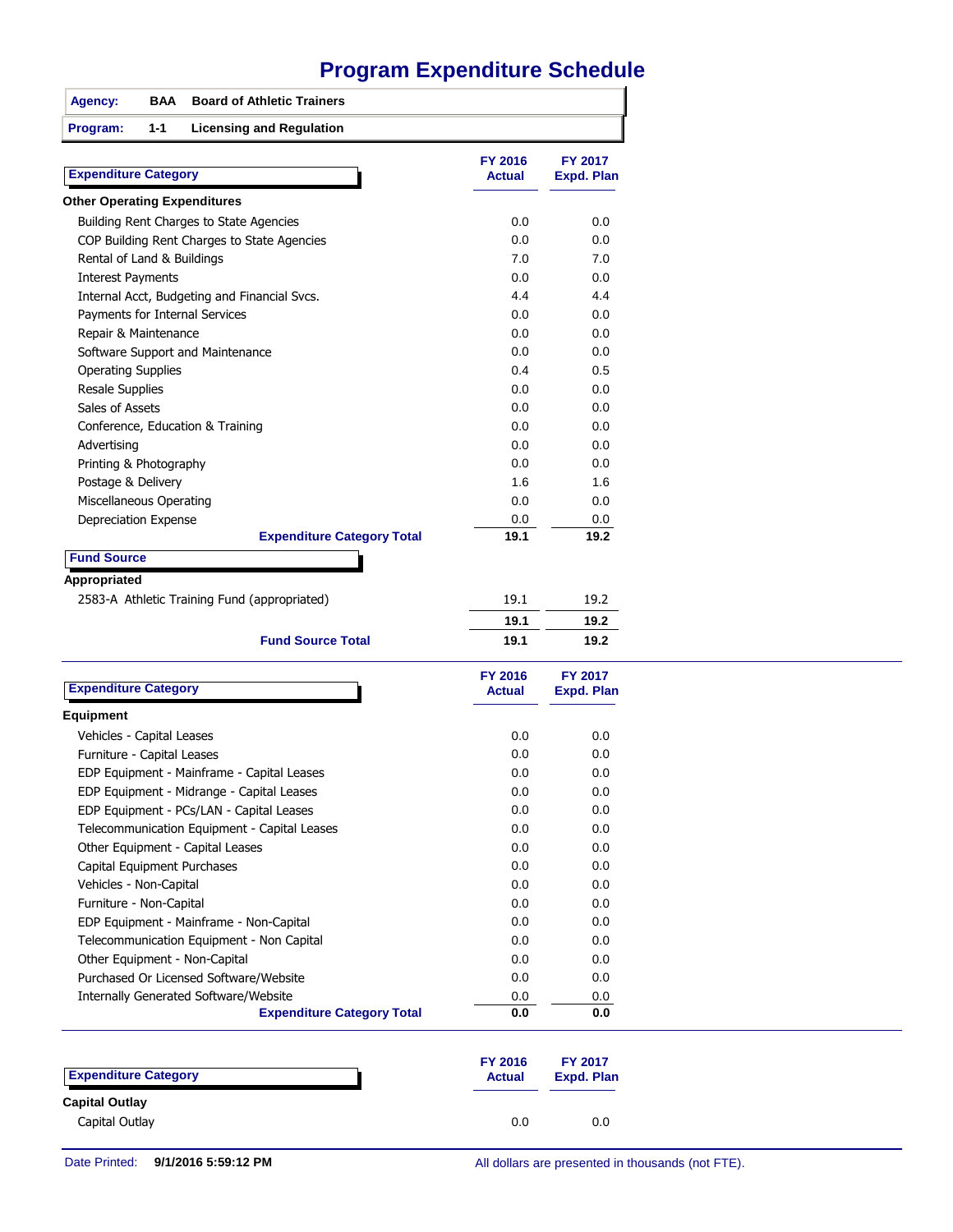| Agency:                                              |                 | <b>BAA</b> |                                     | <b>Board of Athletic Trainers</b> |                |                  |                          |      |                              |
|------------------------------------------------------|-----------------|------------|-------------------------------------|-----------------------------------|----------------|------------------|--------------------------|------|------------------------------|
| Program:                                             |                 | $1 - 1$    |                                     | <b>Licensing and Regulation</b>   |                |                  |                          |      |                              |
| <b>Expenditure Category</b><br><b>Capital Outlay</b> |                 |            |                                     |                                   |                |                  | FY 2016<br><b>Actual</b> |      | FY 2017<br><b>Expd. Plan</b> |
|                                                      |                 |            |                                     | <b>Expenditure Category Total</b> |                |                  | $\mathbf{0.0}$           |      | 0.0                          |
| <b>Expenditure Category</b>                          |                 |            |                                     |                                   |                |                  | FY 2016<br><b>Actual</b> |      | FY 2017<br>Expd. Plan        |
| <b>Debt Services</b>                                 | Debt Service    |            |                                     | <b>Expenditure Category Total</b> |                |                  | 0.0<br>0.0               |      | $0.0\,$<br>0.0               |
| <b>Expenditure Category</b>                          |                 |            |                                     |                                   |                |                  | FY 2016<br><b>Actual</b> |      | FY 2017<br>Expd. Plan        |
| <b>Cost Allocation</b>                               | Cost Allocation |            |                                     | <b>Expenditure Category Total</b> |                |                  | $0.0\,$<br>0.0           |      | $0.0\,$<br>0.0               |
| <b>Expenditure Category</b>                          |                 |            |                                     |                                   |                |                  | FY 2016<br><b>Actual</b> |      | FY 2017<br><b>Expd. Plan</b> |
| <b>Transfers</b><br><b>Transfers</b>                 |                 |            |                                     | <b>Expenditure Category Total</b> |                |                  | 0.0<br>0.0               |      | 0.0<br>0.0                   |
| <b>Classification Listing</b>                        |                 |            |                                     |                                   |                |                  |                          |      |                              |
| <b>Class</b><br>Code                                 | <b>Title</b>    |            |                                     |                                   | Grade          | <b>Total FTE</b> |                          |      |                              |
| AUN06                                                | ADMV ASST 2     |            |                                     |                                   | 15             | 1.0              |                          |      |                              |
| AUN05                                                | OT EXEC DIR     |            |                                     |                                   | E <sub>1</sub> | 0.5              |                          |      |                              |
|                                                      |                 |            | <b>Employee Retirement Coverage</b> |                                   |                |                  | <b>Personal</b>          |      |                              |
| <b>Retirement System</b>                             |                 |            |                                     |                                   |                | <b>FTE</b>       | <b>Services</b>          |      | Fund#                        |
| <b>State Retirement System</b>                       |                 |            |                                     |                                   |                | 1.5              |                          | 63.1 | 2583-A                       |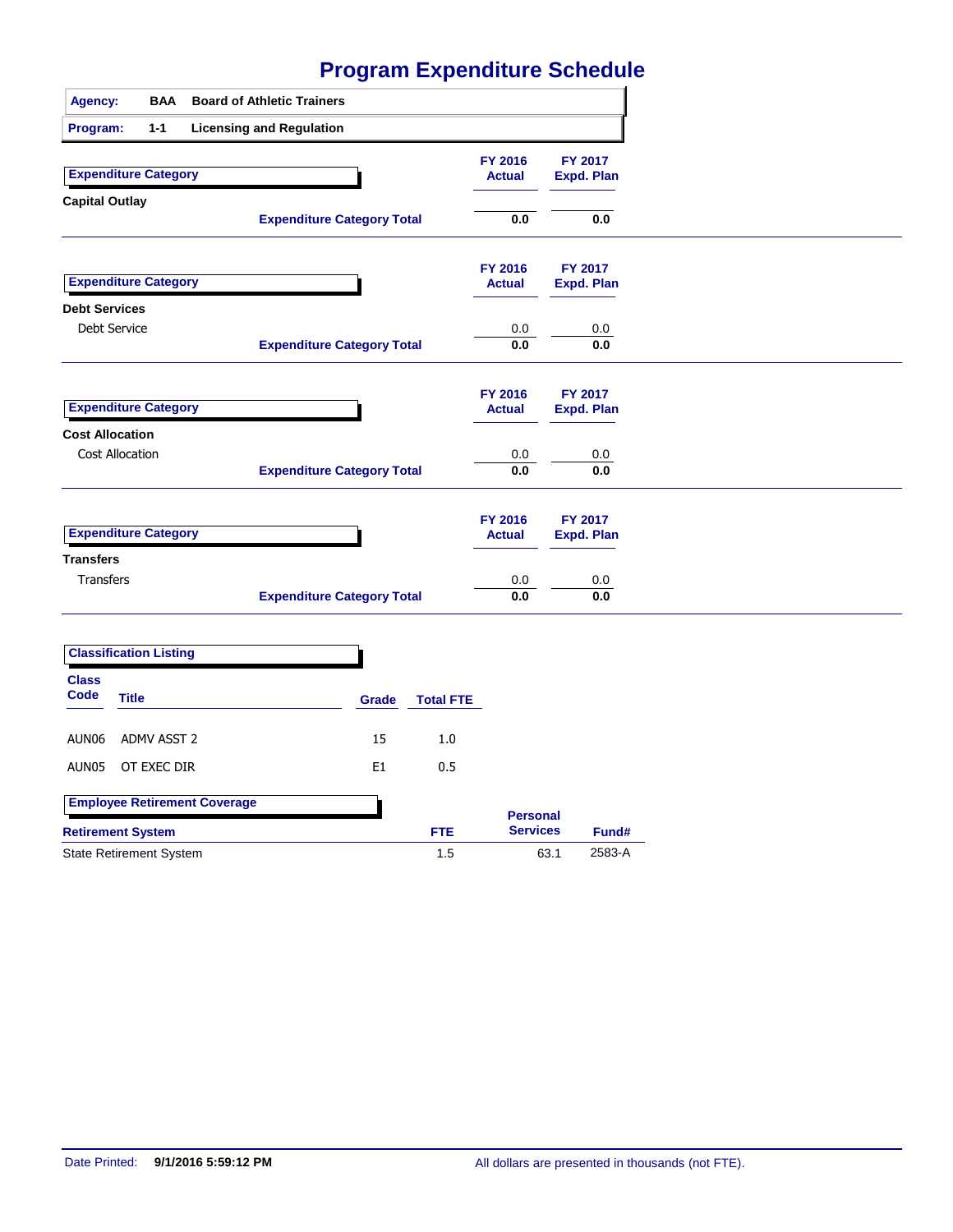## **Administrative Costs**

| <b>Administrative Costs Summary</b> |                                                      |                |         |
|-------------------------------------|------------------------------------------------------|----------------|---------|
|                                     | <b>Common Administrative Area</b>                    | <b>FY 2018</b> |         |
|                                     | Other Central Administration                         | 0.0            |         |
|                                     | <b>Business and Finance</b>                          | 0.0            |         |
|                                     | Information Technology                               | 0.0            |         |
|                                     | Human Resources                                      | 0.0            |         |
|                                     | Director's Office                                    | 0.0            |         |
|                                     | <b>Administrative Costs Total:</b>                   | 0.0            |         |
|                                     | <b>Administrative Cost / Total Expenditure Ratio</b> | <b>Request</b> | Admin % |
|                                     |                                                      |                |         |
|                                     | <b>FY 2018</b>                                       | 159.1          | $0.0\%$ |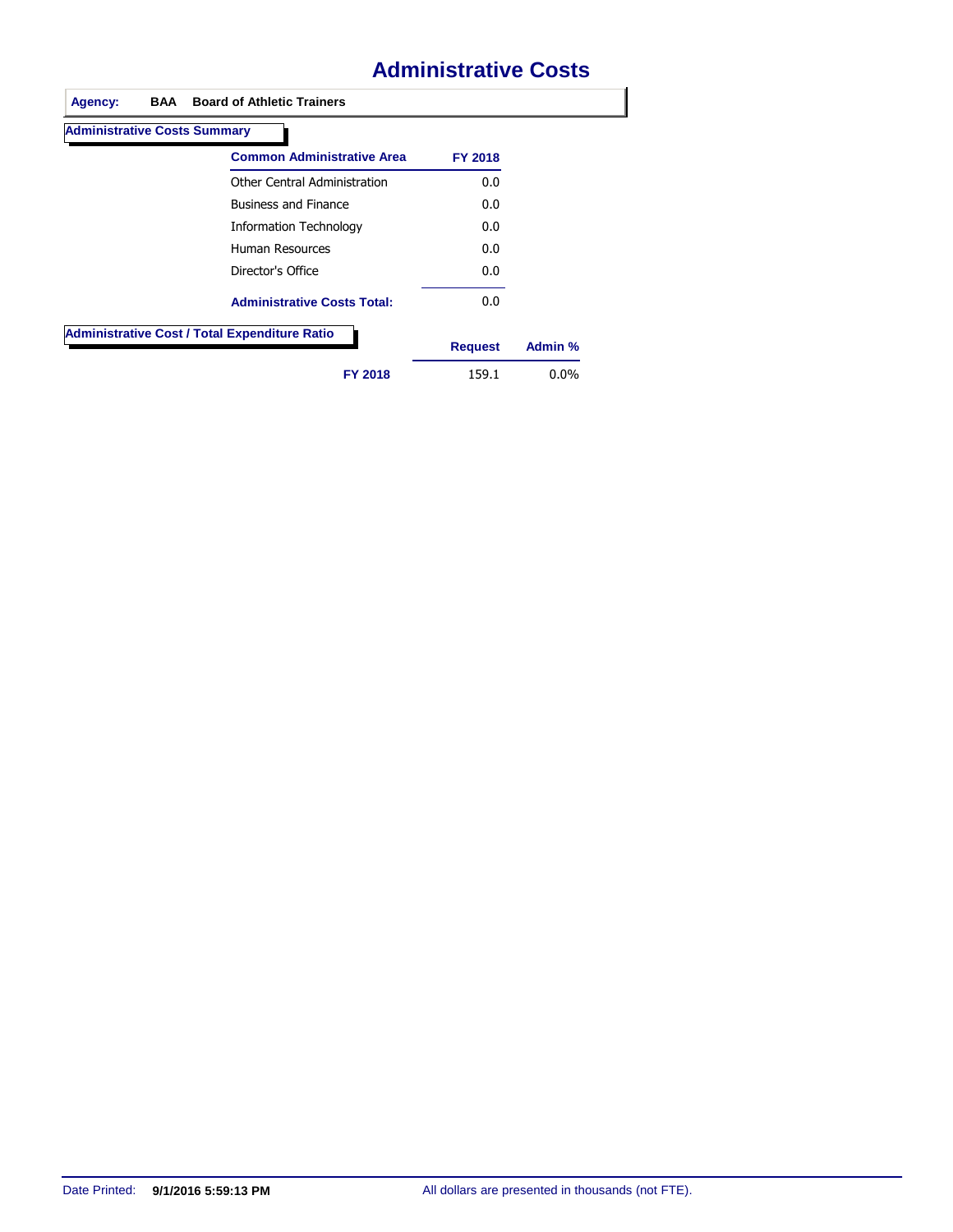| <b>Statewide Enterprise Licensing Procurement Project</b> |                   |
|-----------------------------------------------------------|-------------------|
| <b>Agency Requesting The Project:</b>                     |                   |
| <b>Board of Athletic Training</b>                         |                   |
| <b>Business Unit Requesting The Project:</b>              |                   |
| <b>Athletic Training Board</b>                            |                   |
| <b>Sponsor Of the Project:</b>                            |                   |
| Karen Whiteford                                           |                   |
| <b>Sponsor Title:</b>                                     |                   |
| <b>Executive Director</b>                                 |                   |
| <b>Sponsor Phone Number:</b>                              | <b>Extension:</b> |
| (602) 589-8353                                            |                   |
| <b>Sponsor Email Address:</b>                             |                   |
| karen.whiteford@otboard.az.gov                            |                   |

Has a Project Request been completed for this PIJ?

What is the operational issue or business need that the Agency is trying to solve? (i.e. …current process is manual, which increases resource time/costs to the State/Agency, and leads to errors...)

Part of daily operations is the intake, review, and approval of new and renewal applications. Upon approval of an application, the applicant pays the corresponding fee, and the application is then issued, or renewed. The current application system and process are in need of updating due to:

- The application is largely a manual process, which is resource heavy

- The manual process leads to more rework, as there is no point in the application process to ensure that fields are completed or filled out correctly, or required fields are filled out prior to submission

There is no automatic way to track ongoing applications from either the State, or the applicants side

- The existing database is housed in an old and unsupported technology which is cost prohibitive to update, manage and maintain beyond its current limited capabilities, or is completely paper and file cabinet driven

The existing application process does not allow for online payments, which causes extra work for both the Board, and the applicant, and increase the time it takes to complete

-Not having online payment capabilities does not align with State initiatives

With resources spending more time on applications, other activities such as audits and reviewing customer complaints, which are valuable to the state, cannot be completed as quickly or efficiently as we would like

How will solving this issue or addressing this need benefit the State or the Agency?

By moving to an automated, paperless, on-line solution, the following benefits to the State and the Board will be: - Resource will spend less time on paperwork and more time assisting applicants, customers, and other stakeholders - A substantial amount of rework due to incomplete applications, incorrect application data, and human error will be eliminated, increasing efficiencies of the process and allowing applications to move through the process faster - Being able to track ongoing applications will allow metrics to be reviewed for process improvement, and applicants will

know at which step of the process the application is in, reducing those types of requests, which also take up resources - Moving to a new fully supported system will allow for the existing database to be sunset, and the current system will have more capabilities, and be more responsive to changes in legislation as it will be configurable, and not require customization - The ability to take online payments and integrate with the States payment processing will bring the Board into compliance with State initiatives, and payments will be received more quickly

The addition of receiving online payments will provide vastly improved customer service for applicants

- With resources spending less time on application processing, other initiatives, audits, and complaint processing can occur more quickly, providing the best service for the State, and Arizonans, who utilize the services that we provide

- Applicants who complete the application successfully will see a reduced time from submittal to approval, allowing for the newly licensed individuals or businesses to provide services more quickly

Y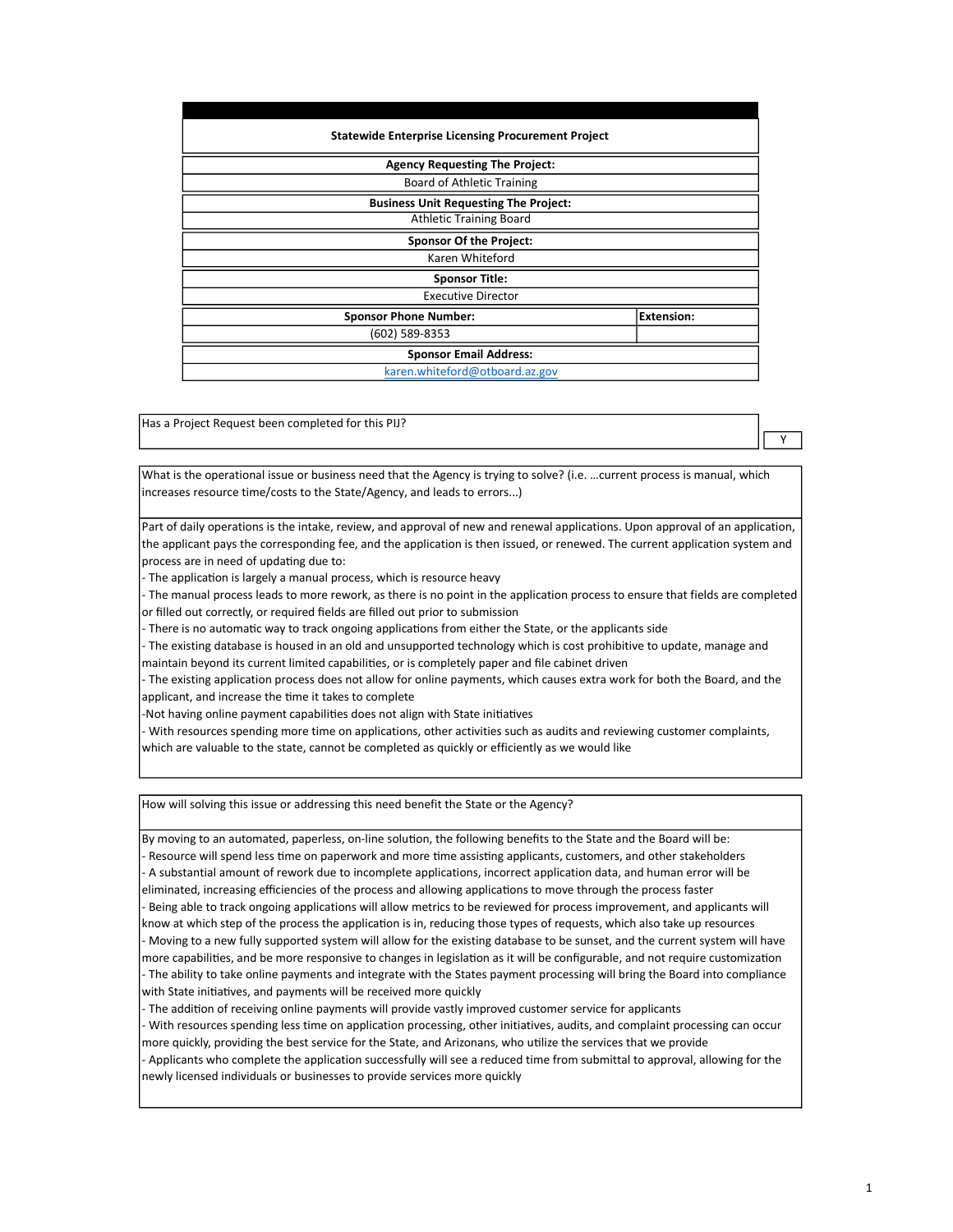Describe the proposed solution to this business need:

The Arizona Department of Administration's Strategic Enterprise Technology (ADOA-ASET) office has worked with several Agencies, Boards, and Commissions (ABCs) who provide different license types to complete a detailed list of requirements, and issued an RFP in August 2016 for a statewide enterprise licensing application. This application will allow the ABCs to leverage the selected vendor to implement a new, supported, online application system. Once the vendor is selected, the Board is planning to leverage that contract.

Has the existing technology environment, into which the proposed solution will be implemented, been documented?

Indicate where that documentation can be found, or provide the information under separate cover before the meeting, otherwise describe below:

The existing Database is managed by the Board, and all documentation managed on the current network drives.

Have the business requirements been gathered, along with any technology requirements that have been identified?

Are you submitting this as a Pre-PIJ in order to issue a Request for Proposal (RFP) to evaluate options and select a solution that meets the project requirements?

Is the final Statement of Work (SOW) for the RFP available for review?

Will you be completing an assessment/Pilot/RFP phase, i.e., an evaluation by a vendor, third party or your agency, of the current state, needs, and desired future state, in order to determine the cost, effort, approach (RFP or otherwise) and/or feasibility of a project before submitting the full PIJ?

Describe the reason for completing the assessment/Pilot/RFP and the expected deliverable(s) below:

An RFP has been issued as of August, 2016 to review the different licensing options available. The reason for fully documenting the requirements with DOA and other State ABCs was to ensure that the solution would be able to support as many ABCs as possible, and the requirements were defined by the people who know the processes the best.

Provide the estimated cost, if any, to conduct the assessment phase and/or Pilot and/or RFP/solicitation process:

Provide the estimated start and finish date for conducting the assessment/Pilot/RFP solicitation:

Estimated Start | 06/30/16 | 2009 | 2009 | 2010 | 2010 | 2010 | 2010 | 2010 | 2010 | 2010 | 2010 | 2010 | 2010

Y

Y

Y

Y

Y

Provide a projected start and finish date for implementing the final solution.

Estimated Start | 07/01/17 | The State of Table 12/31/17 | Estimated Finish | 12/31/17

Based on research to date, provide a high-level cost estimate to implement the final solution below:

\$40,000.00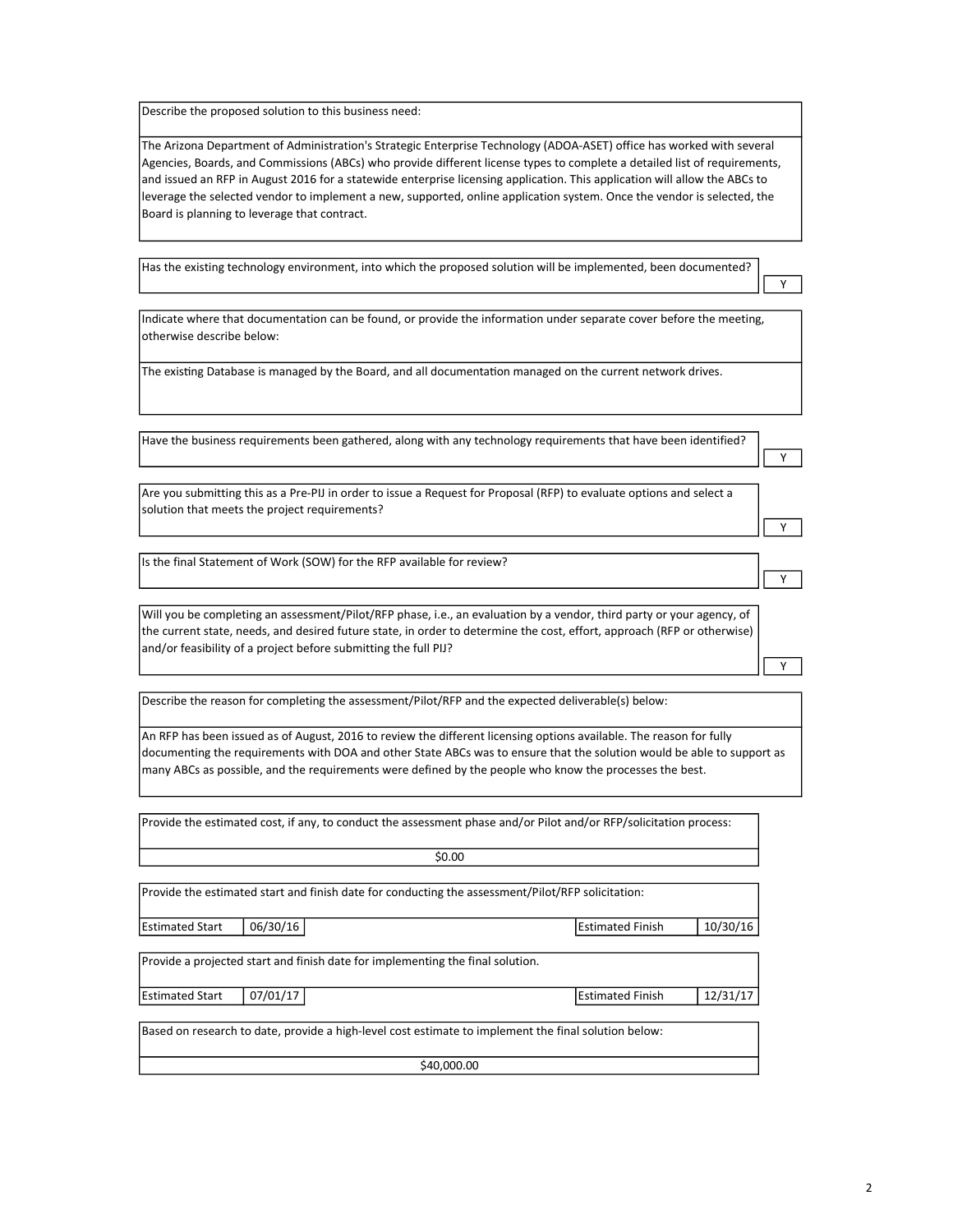# PIJ Review Checklist

| Role                                                         | Name                                     | <b>Email Address</b>           | Date Reviewed |
|--------------------------------------------------------------|------------------------------------------|--------------------------------|---------------|
| Agency Project Sponsor*                                      | Karen Whiteford                          | karen.whiteford@otboard.az.gov | 08/25/16      |
| Agency Chief Information Officer (CIO) (or designee)*        | Karen Whiteford                          | karen.whiteford@otboard.az.gov | 08/25/16      |
| Agency Information Security Officer (ISO) (or designee)*     | Karen Whiteford                          | karen.whiteford@otboard.az.gov | 08/25/16      |
| ADOA-ASET Engagement Manager *                               | James Dean                               | James.Dean@azdoa.gov           | 08/26/16      |
| ADOA-ASET Security, Privacy & Risk (ASET-SPR) representative |                                          |                                |               |
| Agency CPO or State Procurement Office (SPO) representative  | Jeff Stearns                             | Jeff.Stearns@azdoa.gov         |               |
| Agency CFO or Finance representative (if different from CPO) |                                          |                                |               |
|                                                              |                                          |                                |               |
|                                                              |                                          |                                |               |
|                                                              | <b>Others to Review (if applicable):</b> |                                |               |
|                                                              |                                          |                                |               |
|                                                              |                                          |                                |               |
|                                                              |                                          |                                |               |
|                                                              |                                          |                                |               |
|                                                              |                                          |                                |               |
|                                                              |                                          |                                |               |
|                                                              |                                          |                                |               |
|                                                              |                                          |                                |               |
|                                                              |                                          |                                |               |
|                                                              |                                          |                                |               |

\* Required Attendee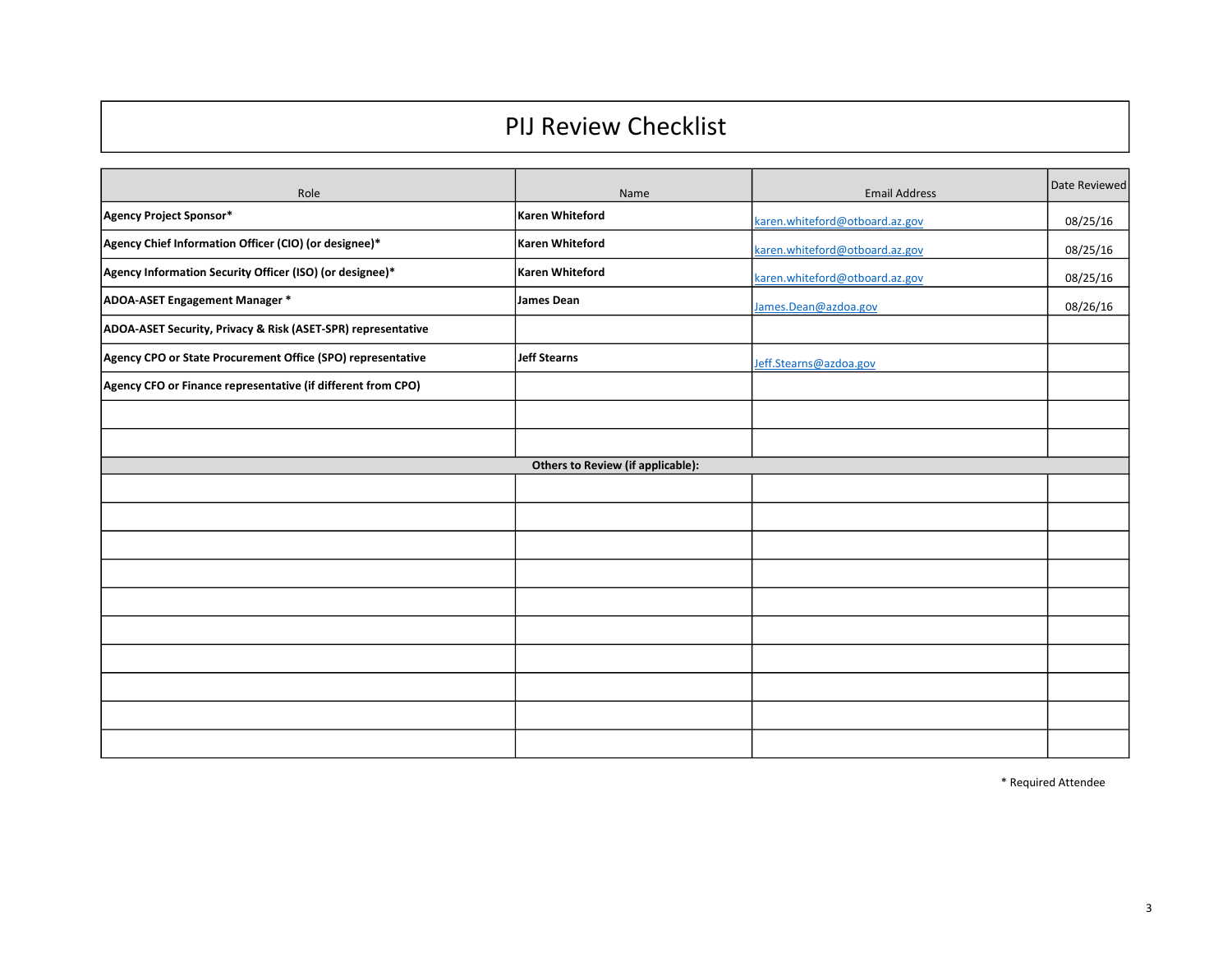# Official ADOA-ASET Use Only

| Has the value of the IT project to the public and the State been identified?                                                                                                                                                                                                                                                                                                                             |
|----------------------------------------------------------------------------------------------------------------------------------------------------------------------------------------------------------------------------------------------------------------------------------------------------------------------------------------------------------------------------------------------------------|
| Does the proposed solution address the stated problem or situation?                                                                                                                                                                                                                                                                                                                                      |
| Has the budget unit demonstrated competency to carry out the project successfully?                                                                                                                                                                                                                                                                                                                       |
| Have all applicable questions in the PIJ been addressed?                                                                                                                                                                                                                                                                                                                                                 |
| Have the Areas of Impact associated with the project been identified?                                                                                                                                                                                                                                                                                                                                    |
| Is sufficient sponsorship and support by budget unit leadership evidenced in the meeting?                                                                                                                                                                                                                                                                                                                |
| Has the compatibility of the proposed solution with other budget unit solutions been addressed?                                                                                                                                                                                                                                                                                                          |
| Has a reasonable Project Plan been provided?                                                                                                                                                                                                                                                                                                                                                             |
| Has the compliance of the proposed solution with all applicable statewide standards been confirmed?                                                                                                                                                                                                                                                                                                      |
| Have any potential risks or issues associated with the project or the proposed solution been identified and<br>appropriately addressed to minimize unintended consequences?                                                                                                                                                                                                                              |
| Have the cost estimates for the project been vetted for accuracy?                                                                                                                                                                                                                                                                                                                                        |
| Have the PIJ Financials been completed?                                                                                                                                                                                                                                                                                                                                                                  |
| Have any/all of the following startup costs to implement the project been included under Development in the<br>financial tables, if applicable - tax; shipping; upfront maintenance and support; professional services (P&OS);<br>ancillary software to run on equipment; ancillary hardware to install equipment, e.g., cables; other associated<br>costs, e.g., training, travel, documentation, etc.? |
| Have any/all of the following ongoing/5-year support costs, once the project is implemented, been included under<br>Operational in the financial tables, if applicable - ongoing vendor hosting costs, including any projected increase<br>over time; annual maintenance and support not acquired upfront; extended costs after warranty expiration; P&OS<br>commitments beyond implementation?          |
| Have you confirmed that no Full Time Employee (FTE) related costs have been included in the project costs?                                                                                                                                                                                                                                                                                               |
| Have quotes been provided for all itemized costs in the PIJ, e.g., professional services, hardware, software,<br>licensing, etc.?                                                                                                                                                                                                                                                                        |
| Do the quotes match the itemized list and only reflect those items and costs (within 5%) associated with this<br>project?                                                                                                                                                                                                                                                                                |
| If not, describe below how the costs in the PIJ differ from the quotes, e.g., if quantities are different, costs are<br>comprised of portions of multiple quotes provided, etc.:                                                                                                                                                                                                                         |
|                                                                                                                                                                                                                                                                                                                                                                                                          |
|                                                                                                                                                                                                                                                                                                                                                                                                          |

If any of the above are not complete, the PIJ cannot be approved at this time…..